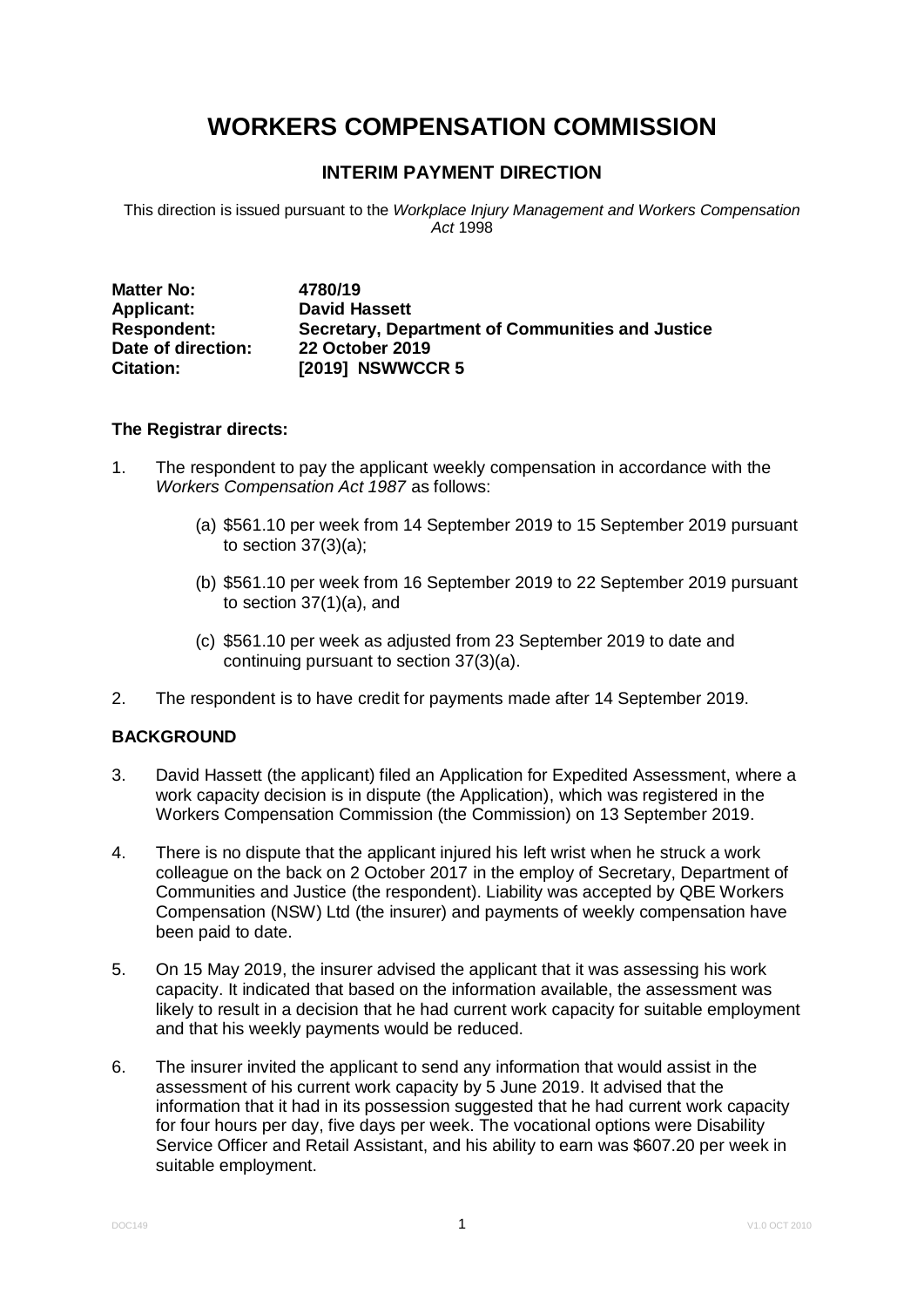- 7. The insurer attached to the correspondence a copy of a Vocational Assessment report, a Labour Market Analysis, the treating doctor's approval of the suitable employment options, Rehabilitation Progress reports and a detailed reference guide explaining the legislation.
- 8. On 7 June 2019, the insurer issued a document described as a Work Capacity Decision (WCD) in accordance with s 43 of the *Workers Compensation Act 1987* (the 1987 Act). It advised that it had determined that the applicant was able to work for four hours per day/ five days per week earning \$607.20 per week in suitable employment as a Disability Services Officer or Retail Assistant. His payments were reduced to \$393.90 as from 14 September 2019.
- 9. The applicant claims weekly compensation from 14 September 2019 to date and continuing pursuant to s 37 of the 1987 Act due to injury sustained to his left wrist on 2 October 2017.

# **PROCEDURE BEFORE THE COMMISSION**

- 10. I am satisfied that the parties to the dispute understand the nature of the application and the legal implications of any assertion made in the information supplied. I have used my best endeavours in attempting to bring the parties to the dispute to a settlement acceptable to all of them. I am satisfied that the parties have had sufficient opportunity to explore settlement and that they have been unable to reach an agreed resolution of the dispute.
- 11. At the telephone conference on 27 September 2019, the applicant's counsel. Mr Goodridge, indicated that the applicant disputed that the insurer had issued a notice pursuant to s 78 of the *Workplace Injury Management and Workers Compensation Act 1998* (1998 Act) and he disputed that the letter dated 7 June 2019 was a valid WCD. The respondent was not in a position to make submissions regarding this previously unnotified issue.
- 12. Accordingly, I directed that written submissions be filed. Written submissions were filed by the applicant on 3 October 2019 and 14 October 2019, and by the respondent on 11 October 2019 and 16 October 2019.

# **ISSUES FOR DETERMINATION**

- 13. The issues to be determined in this dispute are:
	- (a) whether the insurer issued a valid Section 78 Notice;
	- (b) whether the insurer issued a valid WCD on 7 June 2019, and
	- (c) extent and quantification of the applicant's capacity.

## **EVIDENCE**

- 14. The following documents were in evidence before the Commission and taken into account in making this determination:
	- (a) The Application and attached documents;
	- (b) Reply and attached documents, and
	- (c) Application to Admit Late Documents received on 26 September 2019.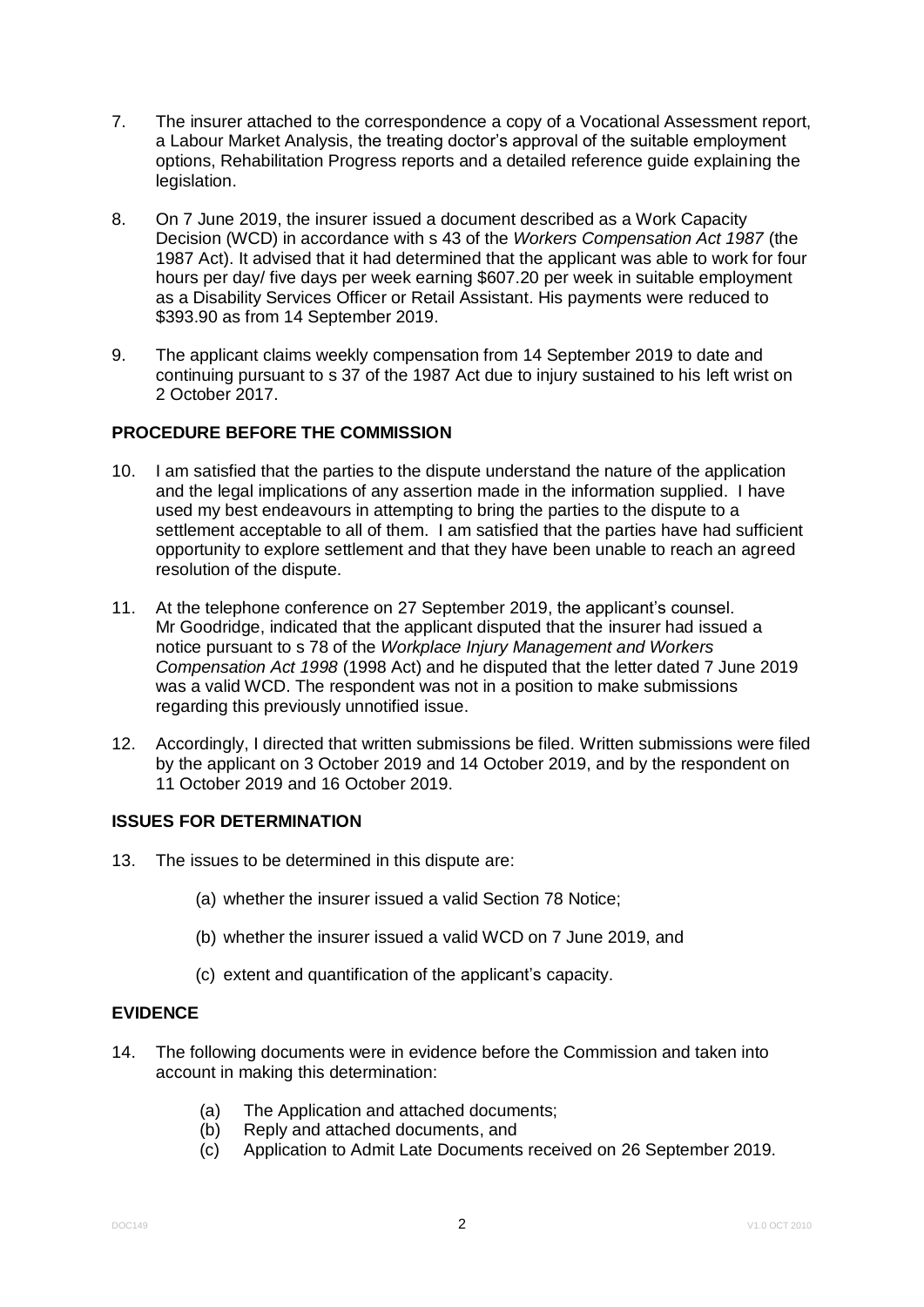# **REVIEW OF EVIDENCE**

#### **Reports and certificates of Dr Glover**

- 15. Dr Glover reported on 9 September 2018. He noted that the applicant's rehabilitation was complicated by the development of CRPS, but following specialist treatment, he had made steady progress as was currently certified as fit for suitable work for four hours per day/ five days per week, with a lifting restriction of 5kg in his left hand and a 15kg bilateral lifting restriction, avoidance of repetitive pulling and pushing of weights up to 15 kg, and use of only an automatic vehicle. The doctor stated that the applicant had a normal grip strength in his left hand and he expected that the applicant would be fit for unrestricted duties within two to three months. He noted that the applicant was motivated to return to work and was enthusiastic about the possibility of a job with Corrective Services.
- 16. In his report dated 17 August 2019, Dr Glover described the circumstances of the applicant's injury, his symptoms and treatment. He confirmed that the applicant was fit for suitable work for four hours per day/ five days per week and the doctor recommended that he participate in a suitable work trial, even in any area where he had little experience, or in a voluntary capacity.
- 17. Dr Glover noted that the applicant had unsuccessfully tried to secure a fulltime job with the Corrective Services Department, but he considered that until there was substantial improvement in his symptoms, a fulltime position was unlikely.
- 18. According to WorkCover certificates issued by the doctor, the applicant was the capacity to perform some work for four hours per day/ five days per week, with a lifting restriction of 5kg in his left hand and a 15kg bilateral lifting restriction, avoidance of repetitive pulling and pushing of weights up to 15 kg, and use of only an automatic vehicle from 29 August 2018 to 3 July 2019.
- 19. The doctor noted in some of the certificates that IPAR was working on job trial options, but there was a change of provider in May 2019. The doctor advised that he had told the applicant to look for volunteer work while trying to arrange for a work trial.
- 20. In his final certificate dated 25 September 2019, Dr Glover recorded that was to be admitted to the Lingard Hospital for Ketamine infusions from 16 September 2019 to 20 September 2019. The doctor certified that the applicant had no current work capacity from 16 September 2019 to 22 September 2019, and was fit for some restricted work from 25 September 2019 to 23 October 2019.

# **Reports of Dr Diebold. Dr McClelland and Dr Mason**

- 21. The medical reports of Dr Diebold confirm the applicant's early treatment that included internal fixation of his fractured left scaphoid on 4 November 2017 and again on 4 December 2017. In his last report dated 18 January 2018, the doctor recorded that the applicant only had mild aching and a reasonable range of movement.
- 22. Dr McClelland reported on 10 May 2018, 5 June 2018 and 10 July 2018. He advised that the applicant had multiple site issues in his left upper limb consistent with a regional pain syndrome. The applicant was attending Dr Prickett for pain management treatment and he was seeing a pain psychologist and a hand therapist. The doctor considered that it was important for the applicant to return to the work force on restricted duties.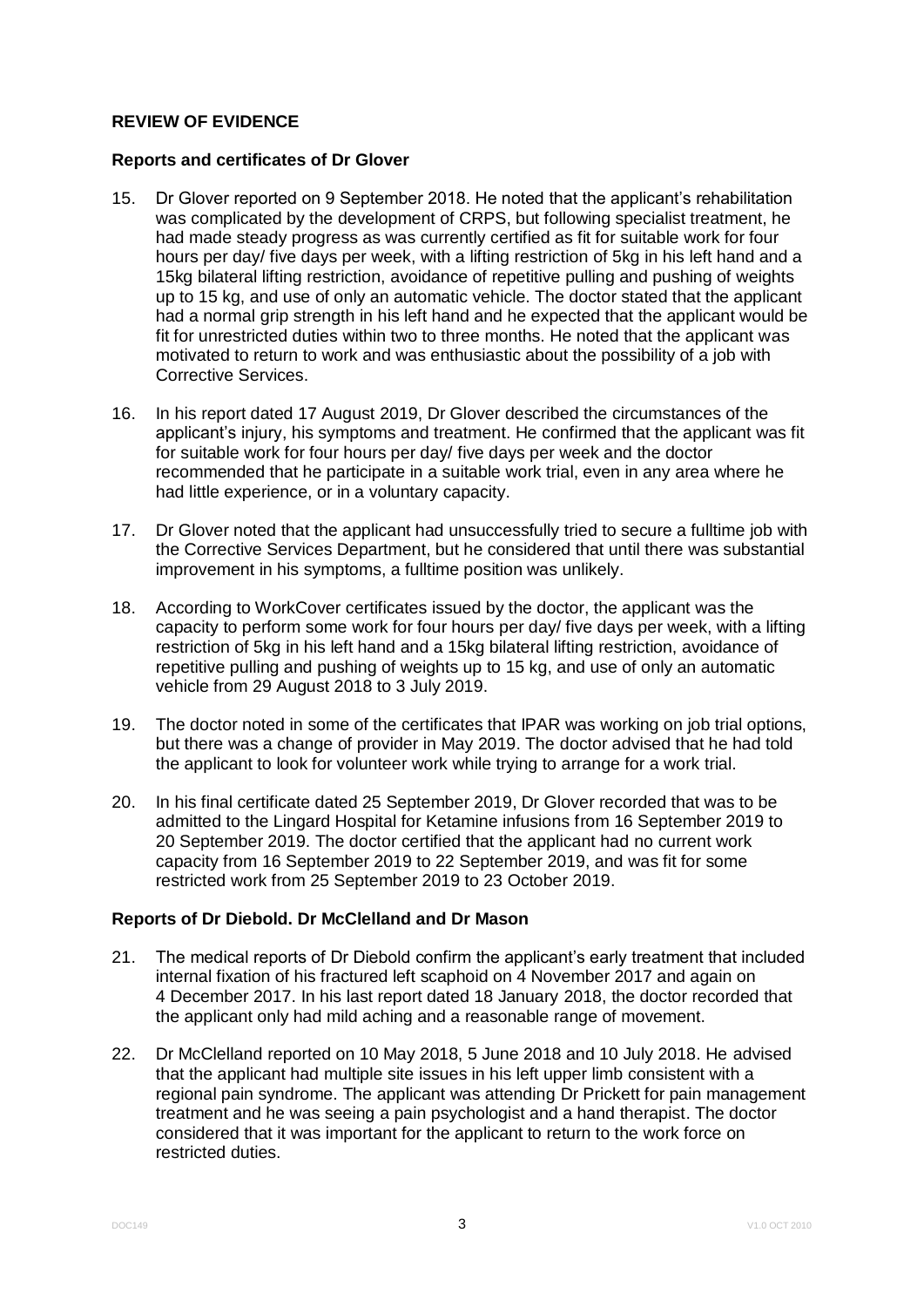- 23. Dr McClelland reported that there was a flare up in the applicant's symptoms in October 2018 and he recommended that the applicant continue his treatment regime.
- 24. Dr Christie Mason, clinical psychologist, reported on 18 June 2018. She advised that the applicant had on-going issues with CRPS in his dominant left hand and arm and he was suffering from depression and anxiety. She recommended further counselling sessions.

## **Reports of Dr Prickett**

- 25. Dr Prickett reported on 22 May 2018 and 29 October 2018. He confirmed that the applicant had Complex Regional Pain Syndrome (CRPS) following his left scaphoid fracture and surgery. He recommended that the applicant take medication, continue with pain desensitisation exercises and have some counselling by the pain psychologist. The doctor indicated that the applicant would have to accept that he would continue to experience symptoms and he recommended that the applicant be encouraged to participate in rehabilitation with a view to returning to work.
- 26. In his report dated 17 June 2019, Dr Prickett recorded that the applicant's medications had been virtually eliminated and there had been a definite improvement in his mental state. The applicant stated that he experienced spasming in his hands and he continued to wear a brace on his left hand.
- 27. Dr Prickett indicated that aside from his pain, the applicant had difficulty in returning to the work environment due to a lack of transferable skills and few job opportunities in his local area. The doctor organised a cranial MRI to exclude any undetected pathology that might explain the applicant's on-going symptoms.
- 28. Finally, in his report dated 10 September 2019, Dr Prickett advised that the applicant was motivated to return to some form pf work, but the limitations in his living arrangements and his limited transferrable skills were significant impediments. He agreed that the applicant's disabilities would impact on his ability to return to work.
- 29. Dr Prickett stated that the role of Disability Support Officer would be inappropriate for the applicant, unless it was very much a sedentary role, but he conceded that the applicant might be capable of work as a retail assistant, provided that there were no heavy load requirements. He believed that the applicant's options would be limited within an open market due to competition.

## **Vocational Assessment**

- 30. Shannon Reid, a psychologist and rehabilitation consultant with IPAR NSW, provided a vocational assessment report on 18 June 2018.
- 31. The assessor stated that the applicant had a number of transferrable skills and noted his past experience included working as a Disability Support Worker, Carer, building labourer and bar manager. She identified suitable positions of Disability Services Officer/ Disability Employment Consultant, Youth Mentor and Social Worker. These rates for these positions ranged from \$24.90 to \$34.88 per hour. She advised that his job prospects as a Social Worker would be enhanced with further training qualifications.
- 32. A case conference was convened with Dr Glover and the applicant on 7 June 2018 and the doctor agreed that a graded return to work for four hours per day/ three days per week should be implemented.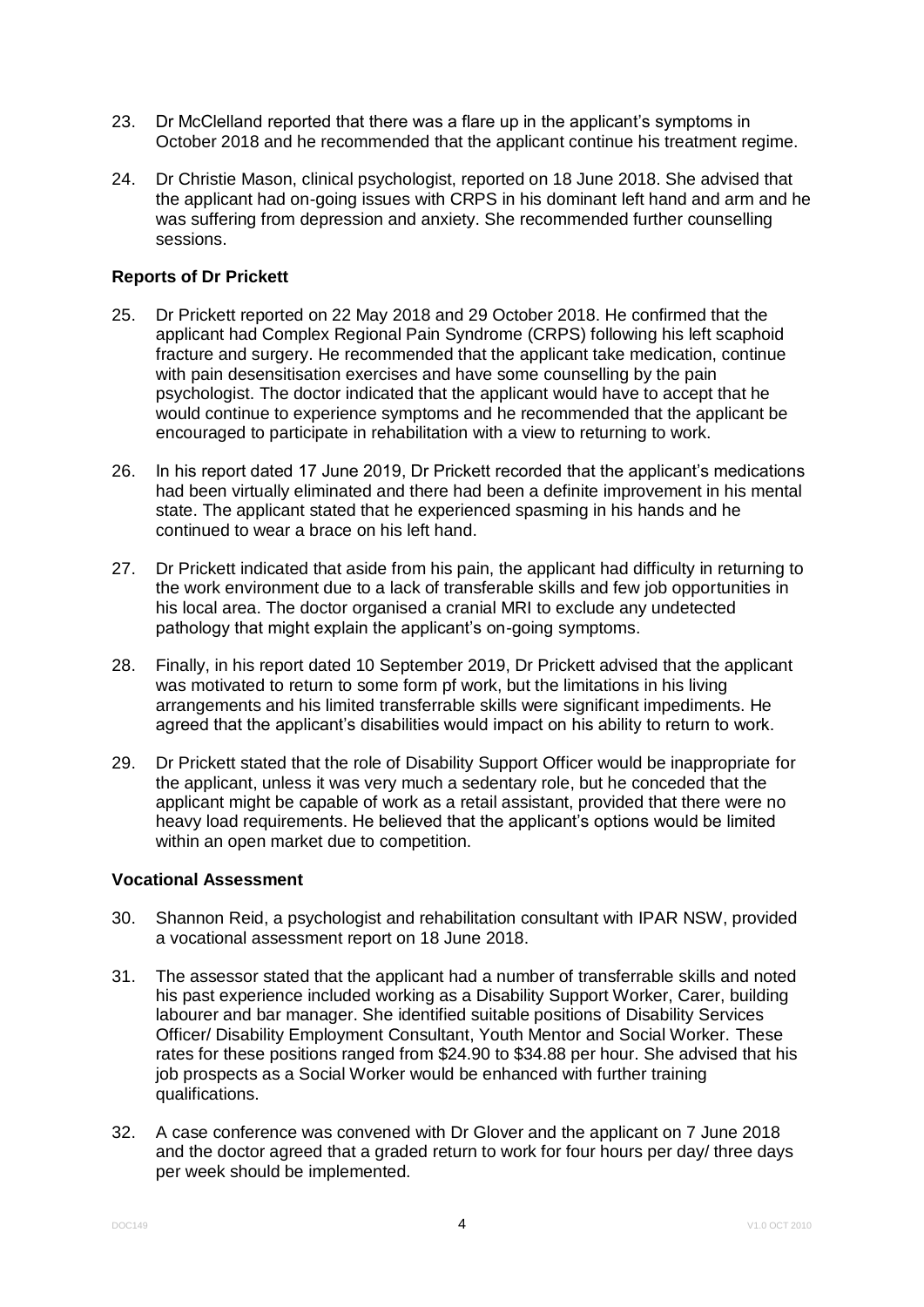33. IPAR NSW provided the applicant with job seeking assistance, canvased potential employers and attended case conferences until 15 April 2019 when it closed its file. In the closure report, the assessor recorded that a work trial had been organised with a hardware store in Armidale, but the applicant contacted the prospective employer and advised that he would not be undertake the trial because of the work environment and the cold temperature.

## **Labour Market Research report**

- 34. IPAR NSW provided a Labour Market Research report on 8 February 2019. The vocational rehabilitation consultant, Emma Erntell, made enquiries of six potential employers and they advised that the applicant would be suitable for the roles of Disability Services Officer (\$25.30/ \$26/ \$30.36 per hour for 20 hours per week) and Retail Assistant (\$22/ \$23/ \$27 per hour for 20 hours per week). A third option of employment as a Youth Worker at three prospective employers was considered appropriate once the applicant had obtained relevant qualifications.
- 35. Ms Erntell contacted Dr Glover and requested him to review job options that had been identified as being suitable for the applicant' skills and work experience and to consider whether they were suitable for his current work capacity. The duties and physical demands of the options, Disability Services Officer, Retail Assistant and Youth Worker, were described in some detail.
- 36. In a report dated 13 February 2019, Dr Glover provided a response to a number of questions. Unfortunately, the handwriting is difficult to read, however, it is apparent that the doctor was hopeful that the applicant would be able to return to fulltime work, although this was likely to be in the longer term.
- 37. Dr Glover recommended that the applicant initially undertake duties in accordance with his current assessed work capacity in a work trial and he thought it likely that the applicant would make improvements in his work capacity over a period of time. He recommended physiotherapy and the use of a TENS machine at home and during physiotherapy.
- 38. Dr Glover agreed that the three options were appropriate by ticking a box. He did not add any further comment other than confirming that the applicant would be restricted to four hours per day/ five days per week.

# **Work Capacity Decision**

- 39. On 7 June 2019, the insurer issued a document described as a WCD. On page one of the document, the insurer advised that a work capacity assessment had been completed and had confirmed that he currently had work capacity in suitable employment.
- 40. The insurer advised that as a result of this assessment, a decision had been made to reduce his weekly compensation payments from 14 September 2019.
- 41. On page two of the notice, the insurer provided a summary of and the reasons for the decision. It confirmed that it had made a WCD pursuant to s 43 of the 1987 Act and determined that he was able to work for four hours per day/ five days per week in suitable employment, as Disability Services Officer or Retail Assistant, in accordance with s 32A of the 1987 Act. The insurer advised that it believed that he could earn \$607.20 per week in suitable employment.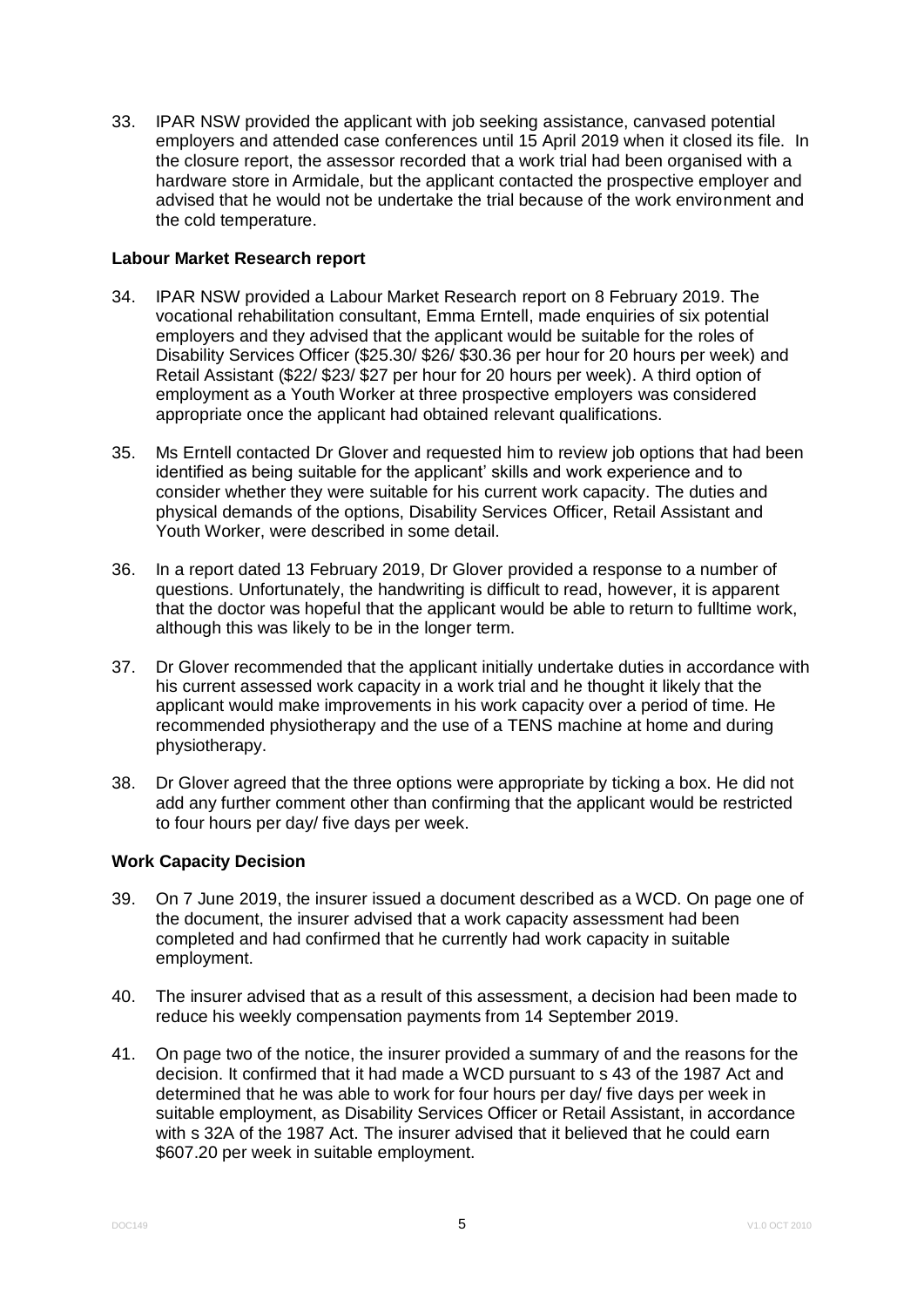- 42. The insurer advised that the effect of the decision meant that his weekly payments would be reduced to \$393.90, to take effect as from 14 September 2019, which included a notice period of three months plus a further seven working days by post in accordance with s 80 of the 1998 Act and s 76 of the Interpretation Act 1987. The applicant was advised that his entitlement to medical or related treatment expenses would not be affected.
- 43. The insurer gave details of its calculations that were based on a PIAWE of \$1,251.38 and resulted in a weekly payment amount of \$393.30.
- 44. The insurer informed the applicant that he could seek an internal review or commence proceedings in the Commission with the assistance of a lawyer and the Workers Compensation Independent Review Office (WIRO). Contact details were provided for the WIRO and the registry of the Commission.
- 45. The insurer advised that if a dispute was lodged in the Commission before the decision took effect, there would be no change to his weekly compensation until the Commission made a decision.
- 46. The documents that were previously identified by the insurer in the work capacity assessment, namely, the Vocational Assessment, Labour Market Analysis and rehabilitation reports of IPAR NSW and the approval of Dr Glover dated 13 February 2019, were again particularised and various certificates of Dr Glover that had not been previously provided were attached to the notice. A form "Review form application for review by the insurer" was also attached and the applicant was invited to complete the document in the event that he intended to request an internal review.

#### **Applicant's statements**

- 47. In his statement dated 24 June 2019, the applicant gave details of his past work history, the circumstances of his injury and his subsequent treatment. He stated that he had been to a number of job interviews for the position of Disability Support Worker, but he had been unsuccessful due to his injury and the restrictions in his left hand and wrist. This position involved considerable lifting beyond his 5kg lifting restriction and he would not be able to carry trays of food or lift patients.
- 48. The applicant stated that he was unable to use his dominant left hand to its full capacity and he had significant restrictions on the open labour market. He advised that he had no received any training in a sedentary job such as office based duties or computer work, but this would be difficult because of the limited use of his left hand.
- 49. The applicant stated that he had no experience or training as a Disability Services Officer. This position includes liaising with clients, their families and stakeholders, attending meetings, completing documents and reporting. He stated that he was interested in the position but felt that he needed retraining in order to be able to compete with able bodied and experienced job applicants. The insurer had not provided him with any retraining or work trials.
- 50. The applicant indicated that he had no work experience as a Retail Assistant. Given the restrictions in his left hand, the administrative tasks required of this position would be difficult to work on a computer or operate a cash register. He was also at a disadvantage on the open labour market dude to his lack of experience and training in the role. The insurer had not provided him with any retraining or work trials.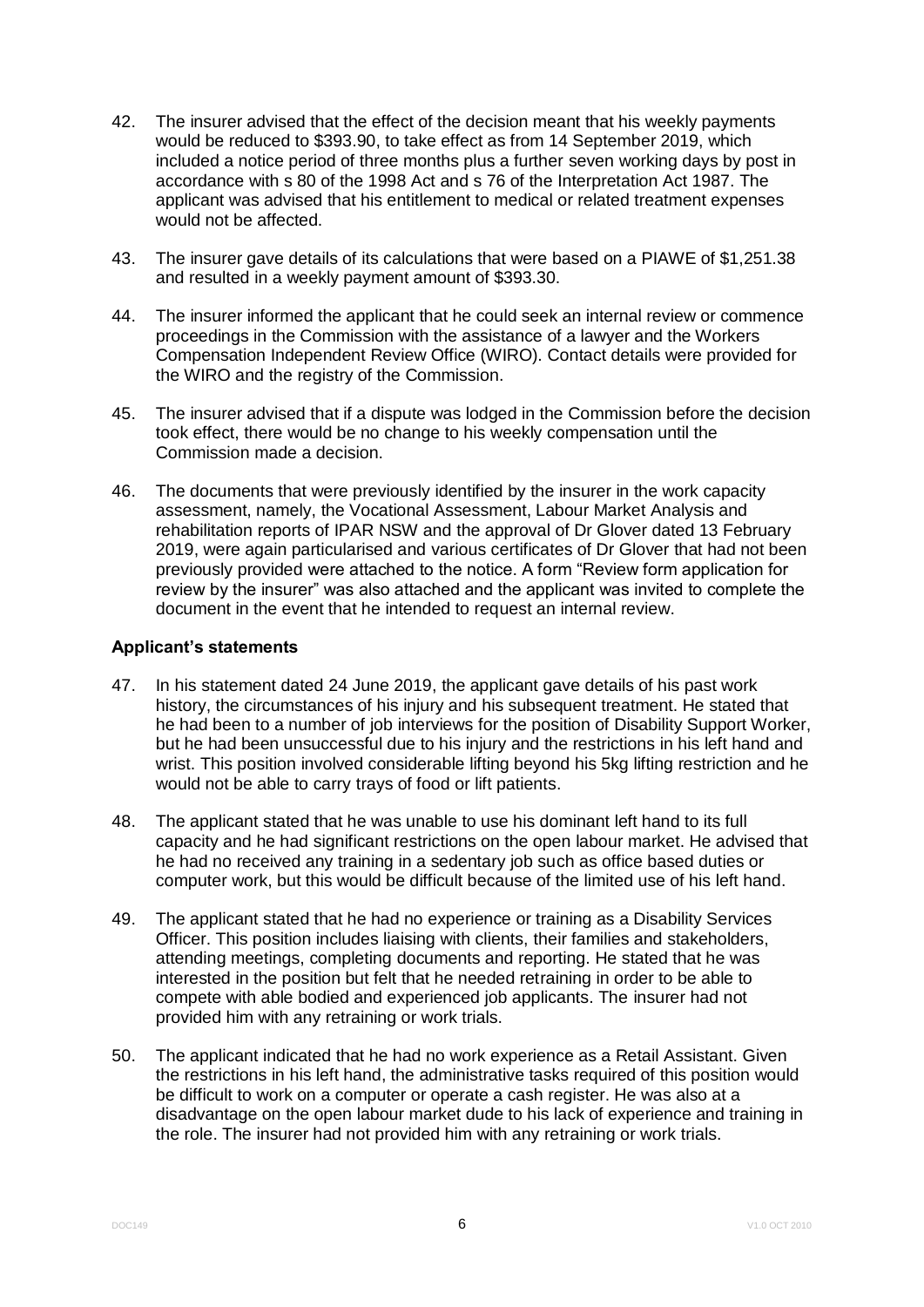51. Finally, the applicant stated that he had no experience or qualifications to work as Youth Worker. He required proficient computer skills and exceptional report writing skills for this position. Operating a computer would be difficult. The insurer had not provided him with any retraining or work trials. He confirmed that he continued to experience pain, stiffness and restriction in his left hand and wrist, right hand pain and chronic pain in his legs, and secondary depression and anxiety. This impacted on his ability to perform daily tasks.

# **Report of Dr Patrick**

- 52. Dr Patrick reported on 1 July 2019. He advised that he examined the applicant on 30 November 2018. I was subsequently informed by the applicant's solicitor on 9 October 2019 that the doctor did not provide a report at the time of his initial consultation. Further, the doctor had a further telephone consultation with the applicant, without an examination, on 1 July 2019.
- 53. Dr Patrick recorded a detailed history and noted that the applicant had on-going pain in his left hand, pain in his right hand, numbness in his hands, and sensations in his legs, knees and thighs. He was not taking any medication.
- 54. Dr Patrick indicated that the applicant did not satisfy the criteria for CRPS, but he had spreading neuropathic syndrome affecting his upper and lower extremities. The doctor stated that based on the applicant's education, training and experience, he did not believe that the applicant had any realistic prospects of returning to regular employment. He was essentially unemployable due to the severe physical restrictions and disabilities and there was a likelihood of aggravations or flare-ups if he performed even light work for a couple of hours each day.

# **Legislation**

#### *Workers Compensation Act 1987*

55. Section 32A of the 1987 Act provides:

"**current work capacity**, in relation to a worker, means a present inability arising from an injury such that the worker is not able to return to his or her pre-injury employment but is able to return to work in suitable employment.

**no current work capacity**, in relation to a worker, means a present inability arising from an injury such that the worker is not able to return to work, either in the worker's pre-injury employment or in suitable employment.

**suitable employment**, in relation to a worker, means employment in work for which the worker is currently suited:

- a. having regard to:
	- (i) the nature of the worker's incapacity and the details provided in medical information including, but not limited to, any certificate of capacity supplied by the worker (under section 44B), and
	- (ii) the worker's age, education, skills and work experience, and
	- (iii) any plan or document prepared as part of the return to work planning process, including an injury management plan under Chapter 3 of the 1998 Act, and
	- (iv) any occupational rehabilitation services that are being, or have been, provided to or for the worker, and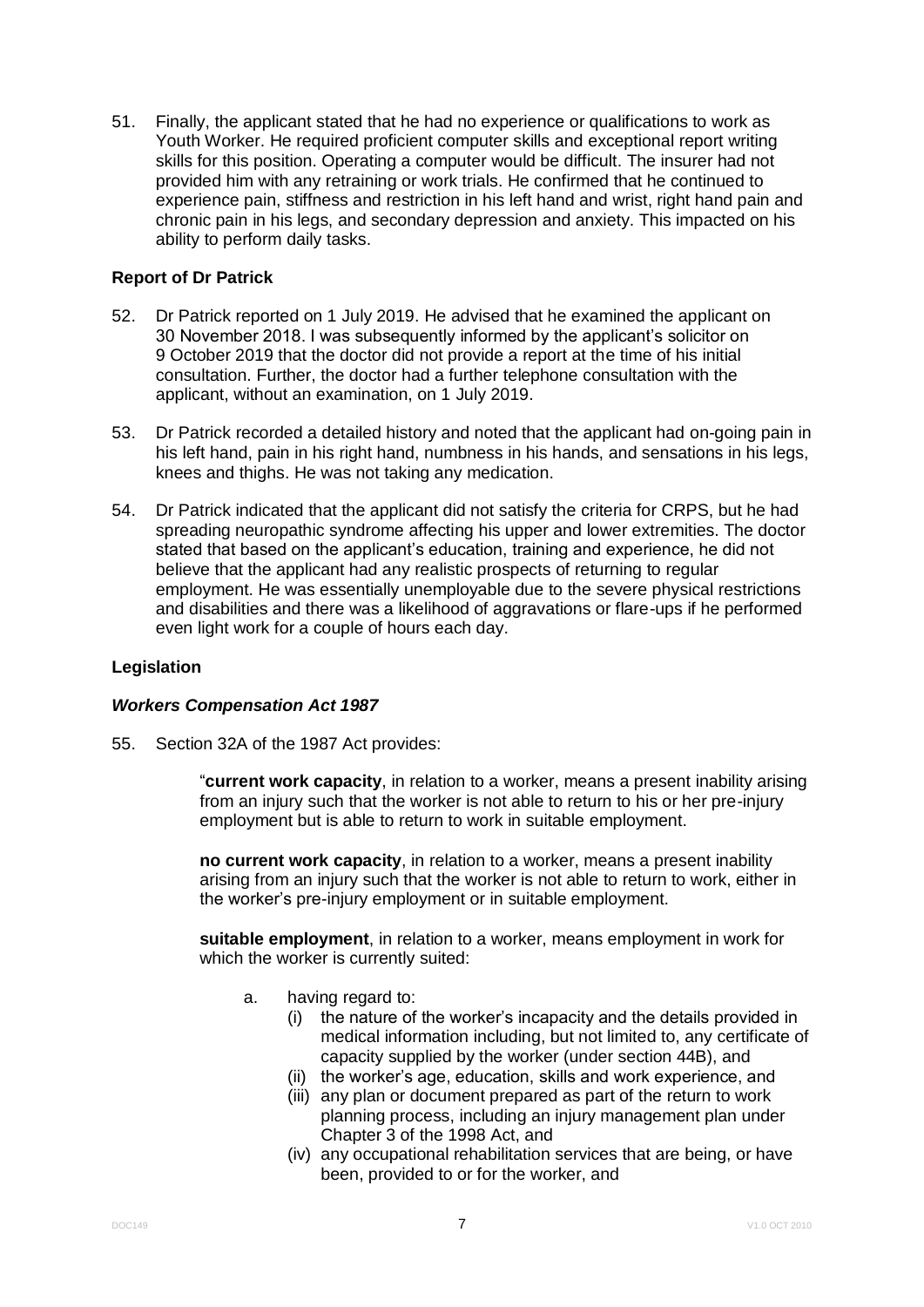- (v) such other matters as the WorkCover Guidelines may specify, and
- b. regardless of:
	- (i) whether the work or the employment is available, and
	- (ii) whether the work or the employment is of a type or nature that is generally available in the employment market, and
	- (iii) the nature of the worker's pre-injury employment, and
	- (iv) the worker's place of residence."
- 56. Section 43 deals with WCDs. It provides:

#### "**43 Work capacity decisions by insurers**

- (1) The following decisions of an insurer are *work capacity decisions*:
- (a) a decision about a worker's current work capacity,
- (b) a decision about what constitutes suitable employment for a worker,
- (c) a decision about the amount an injured worker is able to earn in suitable employment,
- (d) a decision about the amount of an injured worker's pre-injury average weekly earnings or current weekly earnings,
- (e) a decision about whether a worker is, as a result of injury, unable without substantial risk of further injury to engage in employment of a certain kind because of the nature of that employment,
- (f) any other decision of an insurer that affects a worker's entitlement to weekly payments of compensation, including a decision to suspend, discontinue or reduce the amount of the weekly payments of compensation payable to a worker on the basis of any decision referred to in paragraphs  $(a)–(e)$ .
- (2) The following decisions are not work capacity decisions:
	- (a) a decision to dispute liability for weekly payments of compensation,

(b) a decision that can be the subject of a medical dispute under Part 7 of Chapter 7 of the 1998 Act.

- (3) (Repealed)."
- 57. What constitutes a work capacity assessment is set out in s 44A of the 1987 Act. It provides:

#### **"44A Work capacity assessment**

(1) An insurer is to conduct a work capacity assessment of an injured worker when required to do so by this Act or the Workers Compensation Guidelines and may conduct a work capacity assessment at any other time.

(2) A *work capacity assessment* is an assessment of an injured worker's current work capacity, conducted in accordance with the Workers Compensation Guidelines.

(3) A work capacity assessment is not necessary for the making of a work capacity decision by an insurer.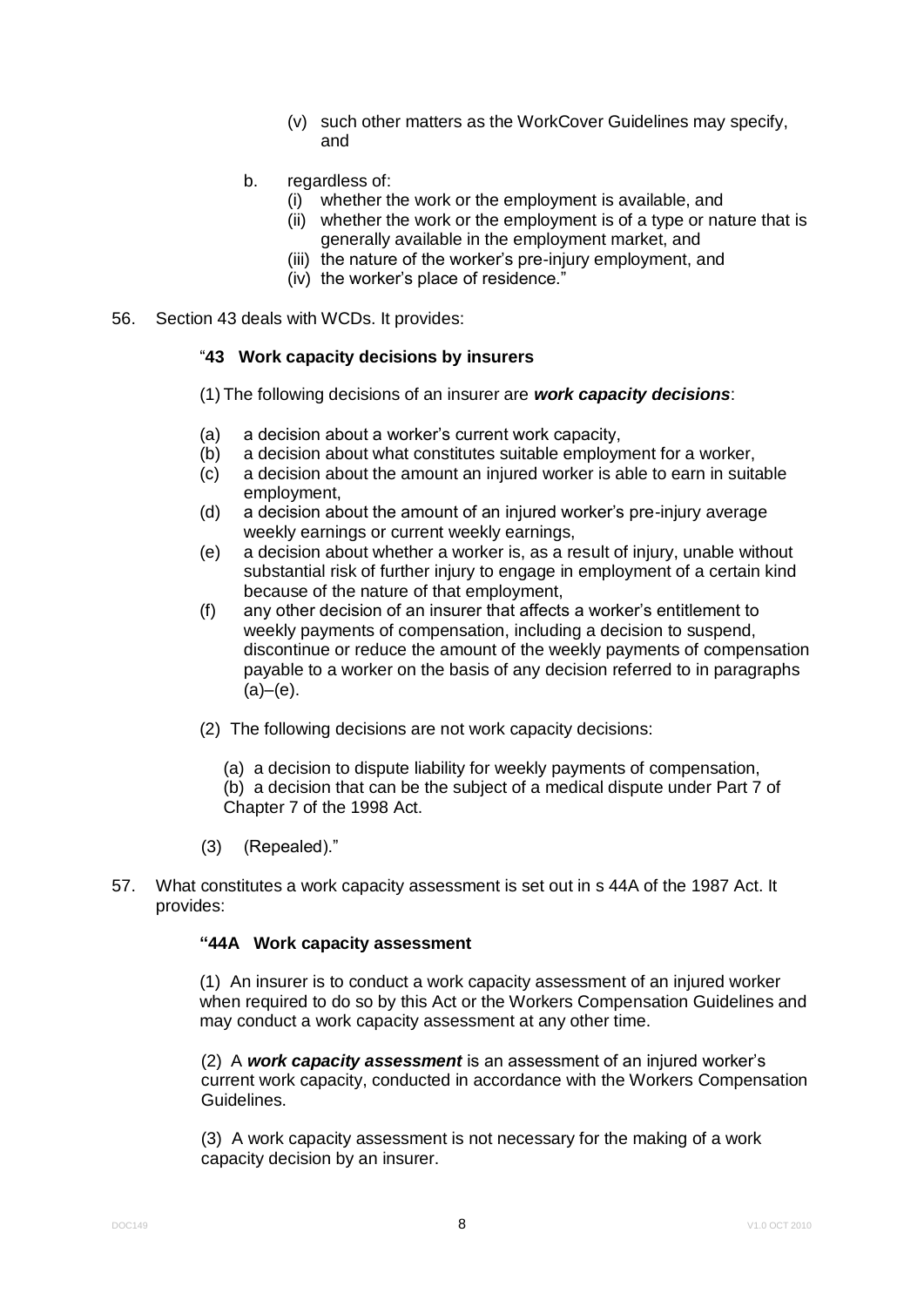(4) An insurer is not to conduct a work capacity assessment of a worker with highest needs unless the insurer thinks it appropriate to do so and the worker requests it.

(5) An insurer may in accordance with the Workers Compensation Guidelines require a worker to attend for and participate in any assessment that is reasonably necessary for the purposes of the conduct of a work capacity assessment. Such an assessment can include an examination by a medical practitioner or other health care professional.

(6) If a worker refuses to attend an assessment under this section or the assessment does not take place because of the worker's failure to properly participate in it, the worker's right to weekly payments is suspended until the assessment has taken place."

## *Workplace Injury Management and Workers Compensation Act 1998*

58. Sections 78 to 80 of the 1998 Act deal with the obligations imposed on insurers to give notice of their decisions. They provide:

## "**78 Insurer to give notice of decisions**

(1) An insurer must give notice in accordance with this Division of any decision of the insurer:

(a) to dispute liability in respect of a claim or any aspect of a claim, or (b) to discontinue payment to a worker of weekly payments of compensation, or reduce the amount of the compensation.

(2) Notice of a decision of an insurer involving both a liability dispute and a discontinuation or reduction of weekly compensation may be combined into a single notice (subject to any provision of the Workers Compensation Guidelines requiring separate notices to be given).

(3) The requirement to give notice of a decision to discontinue payment to a worker of weekly payments of compensation does not affect any limitation on weekly payments of compensation under Division 2 of Part 3 of the 1987 Act.

#### **79 How notice of decision is given**

- (1) A notice required by this Division must be given:
- (a) to the claimant or worker concerned, and
- (b) in the case of a notice of a decision to dispute liability—to the worker's employer, if required by the regulations.

(2) The notice must contain a concise and readily understandable statement of the reason for the insurer's decision and of the issues relevant to the decision.

(3) In addition, notice of a decision to dispute liability for a claim for compensation must identify any provision of the workers compensation legislation on which the insurer relies to dispute liability.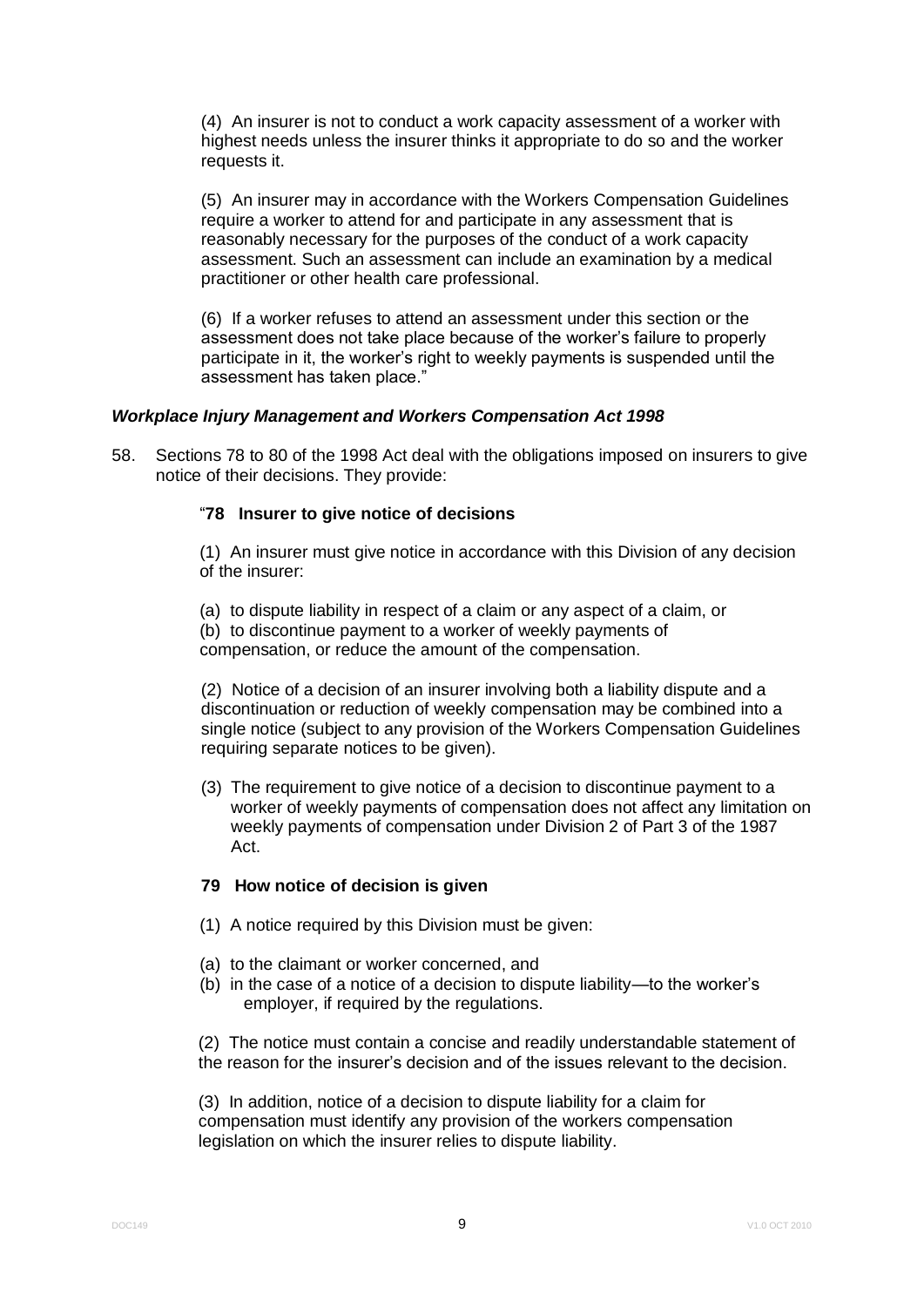(4) The regulations may make provision for:

(a) the manner in which a notice under this Division is to be given, and (b) the form of and other information to be included in or to accompany the notice.

## **80 Required period of notice**

(1) An insurer must not discontinue payment to a worker of weekly payments of compensation, or reduce the amount of the compensation, unless the required period of notice (commencing when the notice of discontinuation or reduction is given in accordance with this Division) has expired.

(2) This section applies to a worker only if the worker has received weekly payments for a continuous period of at least 12 weeks.

(3) The *required period of notice* for a decision made on the basis of any reassessment by the insurer of the entitlement to weekly payments of compensation resulting from a work capacity decision of the insurer is 3 months.

#### **Note.**

See sections 81–83 for the effect of an internal review or determination of a dispute by the Workers Compensation Commission on the required period of notice….'

59. The relevant sections in respect of interim payment applications are contained in Part 5 of Chapter 7 of the 1998 Act as follows:

#### "**295 Disputes to which Part applies**

- (1) This Part applies to a dispute referred to the Commission that concerns:
	- (a) weekly payments of compensation or medical expenses compensation…"

## **"297 Directions for interim payment of weekly payments or medical expenses compensation**

- (1) When a dispute to which this Part applies concerns weekly payments of compensation or medical expenses compensation, the Registrar can direct the person on whom the claim is made to pay the compensation concerned. Such a direction is referred to in this Part as an *interim payment direction*.
- (1A) Section 298 does not apply to a dispute concerning a decision by the insurer to discontinue or reduce weekly payments of compensation on the basis of a work capacity decision under Division 2 of Part 3 of the 1987 Act.
- (2) An interim payment direction for payment of medical expenses compensation cannot be for an amount of more than \$7,500 or such other amount as may be prescribed by the regulations.

**Note.** The amount of \$7,500 is subject to adjustment under Division 6 of Part 3 of the 1987 Act.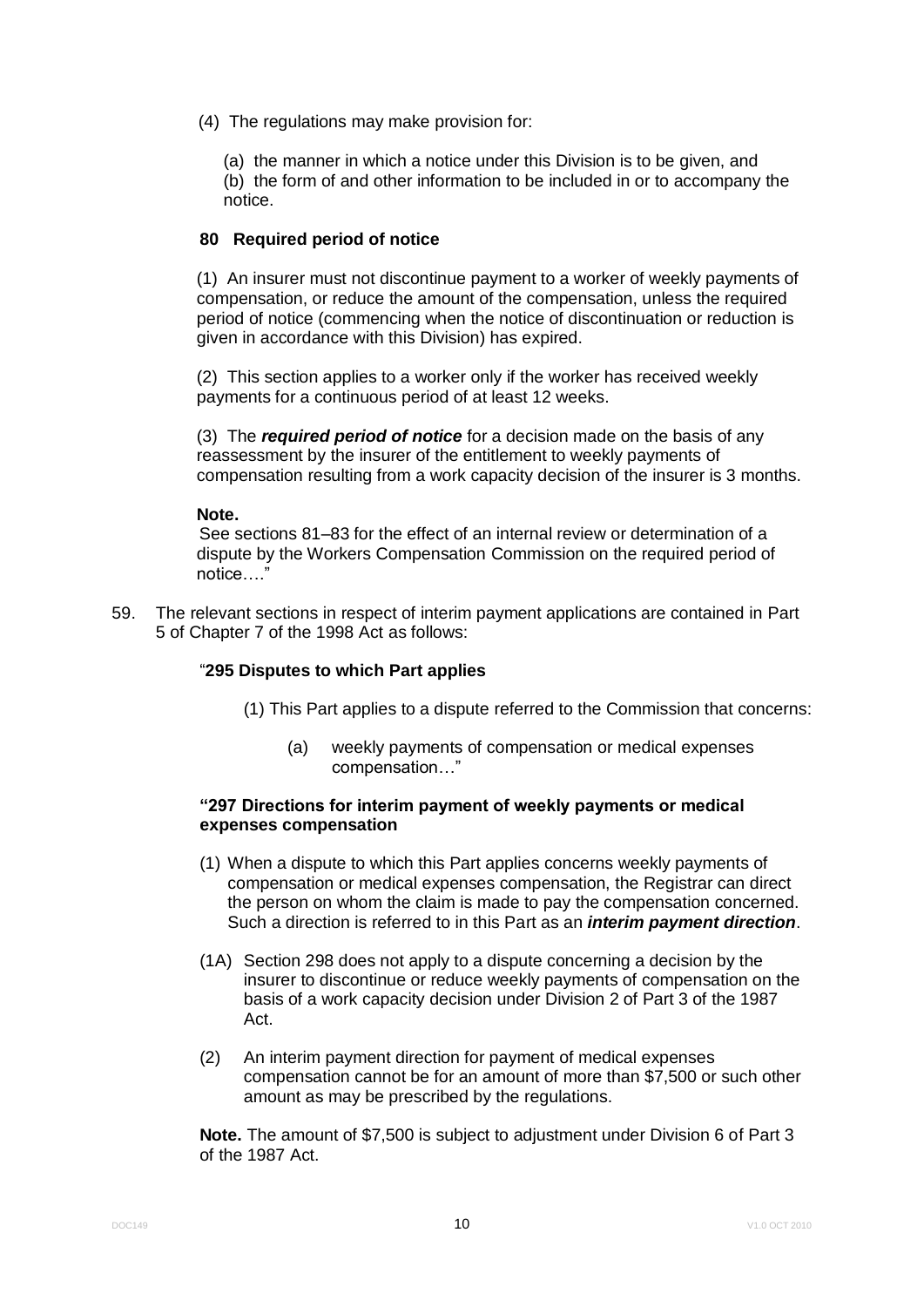- (3) The Registrar is to presume that an interim payment direction for weekly payments of compensation is warranted unless it appears to the Registrar that:
	- (a) the claim concerned has minimal prospects of success, or
	- (b) the worker has returned to work, or
	- (c) the injury was not reported by the worker as required by section 44 (Early notification of workplace injury), or
	- (d) insufficient medical evidence is available concerning the period of incapacity of the worker, or
	- (e) circumstances exist that are prescribed by the regulations as circumstances in which it is not to be presumed that such a direction is warranted…"

## "**298 Period for which interim payment of weekly payments can be directed**

(1) An interim payment direction (or further interim payment direction) can direct the person on whom the claim is made to pay weekly payments of compensation for a period that does not exceed 12 weeks.

**Note.** The 12-week limit applies to each direction or further direction.

(2) An interim payment direction can direct payment of weekly payments during

a period that is before the direction is given, but that period must not exceed 10 weeks."

#### *Workers Compensation Regulation 2016*

60. Clauses 38 and 41 of the *Workers Compensation Regulation 2016* (the 2016 Regulation) set out the requirements of notices issued by insurers. They provide:

# "**38 Notice of insurer decisions**

(1) A notice under section 78 of the 1998 Act of an insurer's decision to dispute liability in respect of a claim or any aspect of a claim (except in connection with a work injury damages matter), or to discontinue or reduce the amount of weekly payments of compensation, is to contain the following information:

(a) a statement identifying all the reports and documents submitted by the worker in making the claim for compensation, and by the employer in connection with the claim,

(b) a statement identifying all the reports of the type to which clause 41 applies that are relevant to the decision, whether or not the reports support the reasons for the decision,

(c) a statement advising that a copy of a report required to be provided by the insurer under clause 41 (3) (except as provided by clause 41 (5) or (6)) accompanies the notice,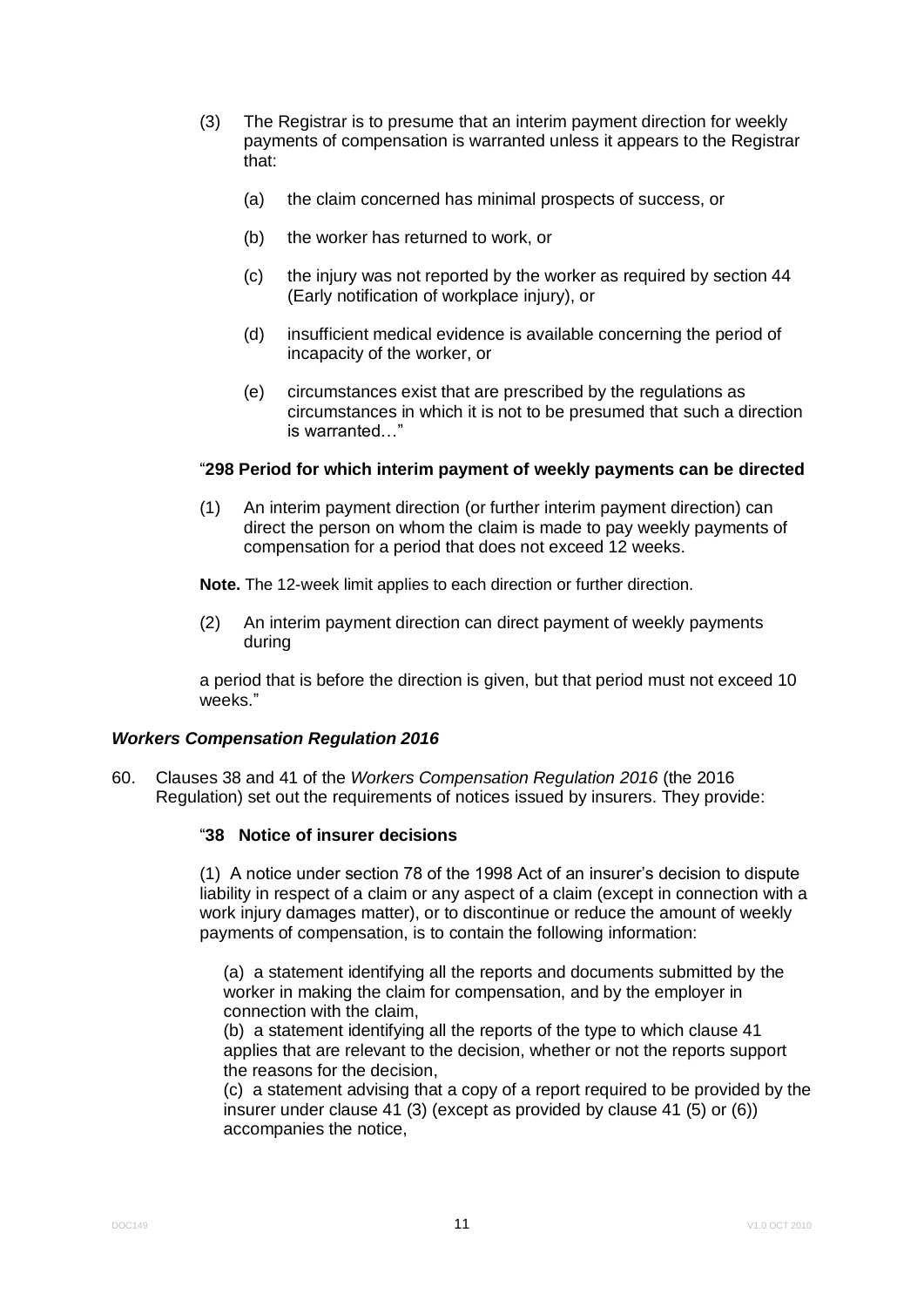(d) details of the procedure for requesting a review of the decision,

(e) a statement to the effect that the worker can seek advice or assistance from the worker's trade union organisation, from an Australian legal practitioner, from the Independent Review Officer or from any other relevant service established by the Authority,

(f) the contact details for the Independent Review Officer,

(g) the street address and the email address of the Registrar of the Commission,

(h) a summary, in the approved form, of the effect of the decision, the worker's rights of review, the procedure for requesting a review and the legal and other services that may be available to the worker to provide advice or assistance in relation to the dispute.

(2) If the notice relates to a decision to discontinue weekly payments of compensation, the insurer must give a copy of the summary referred to in subclause (1) (h) to any current employer of the worker who is liable to pay the compensation (except in circumstances where the compensation is paid by the insurer)."

And

## "**41 Access to certain medical reports and other reports obtained by Insurer**

(1) This clause applies to the following types of reports that an employer or insurer has in the employer's or insurer's possession:

(a) medical reports, including medical reports provided pursuant to section 119 (Medical examination of workers at direction of employer) of the 1998 Act,

- (b) certificates of capacity,
- (c) clinical notes,
- (d) investigators' reports,
- (e) workplace rehabilitation providers' reports,
- (f) health service providers' reports,

(g) reports obtained by or provided to an employer or insurer that contain information relevant to the claim on which a decision to dispute liability is made.

(2) This clause applies to the following decisions of an employer or insurer relating to an injured worker:

(a) a decision to dispute liability in respect of a claim, or any aspect of a claim (in circumstances requiring the insurer to give the worker a notice under Division 3 of Part 2 of Chapter 4 of the 1998 Act),

(b) a decision to discontinue payment, or to reduce the amount of weekly benefits (in circumstances requiring the insurer to give the worker a notice under Division 3 of Part 2 of Chapter 4 of the 1998 Act),

(c) a decision on the review under section 287A of the 1998 Act of a decision described in paragraph (a) or (b) that confirms the original decision.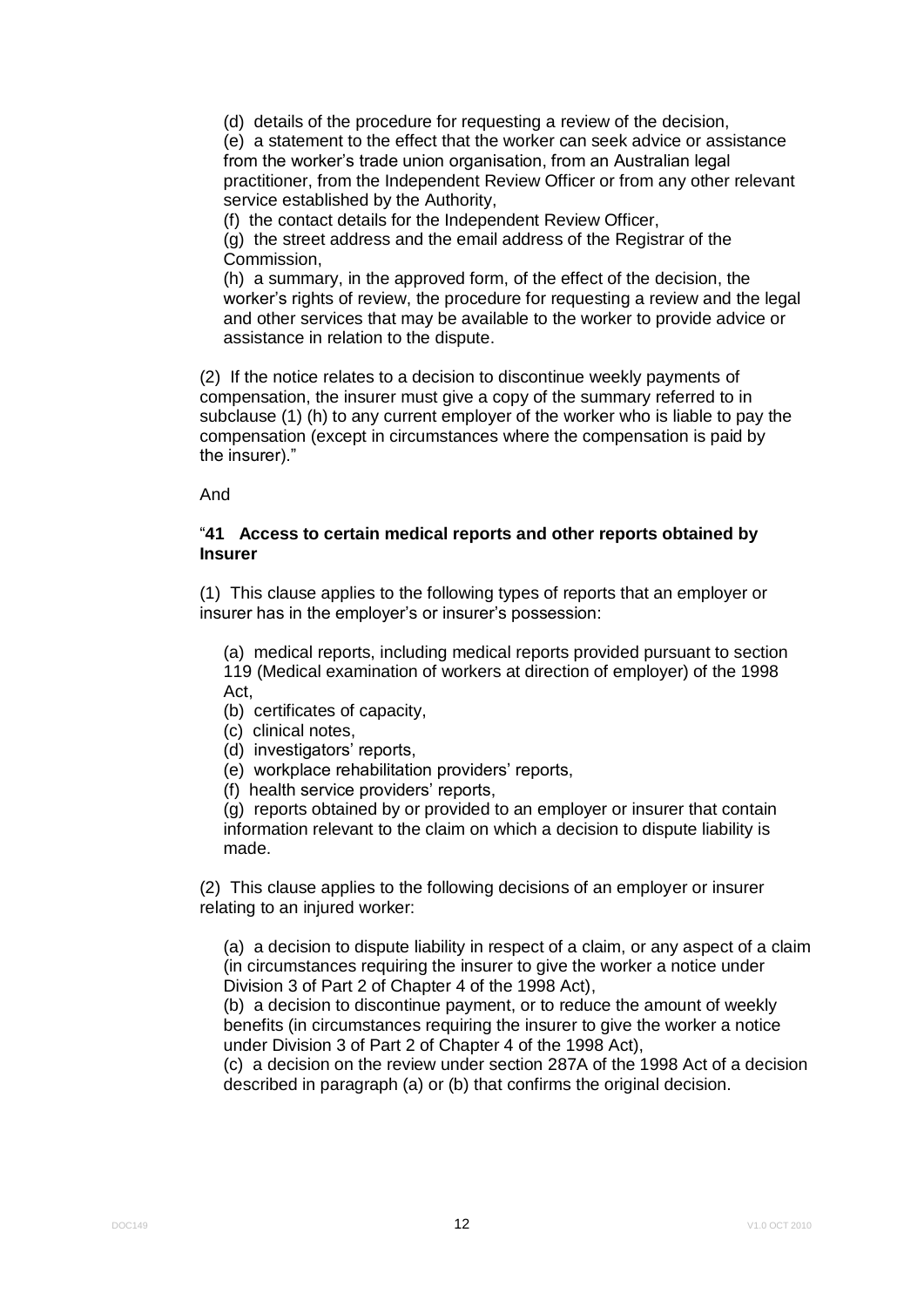(3) For the purposes of sections 73 (1) and 126 (2) of the 1998 Act, if an employer or insurer makes a decision to which this clause applies, the employer or insurer must provide a copy of any relevant report to which this clause applies to the worker, as an attachment to a notice under Division 3 of Part 2 of Chapter 4 of the 1998 Act or section 287A of the 1998 Act, as the case may be, except where the report has already been supplied to the worker and that report is identified in a statement under clause 38 (1) (d).

(4) The obligation in this clause to provide a copy of a report applies to any report

that is relevant to the claim or any aspect of the claim to which the decision relates, whether or not the report supports the reasons for the decision.

(5) If the employer or insurer is of the opinion that supplying a worker with a copy of a report would pose a serious threat to the life or health of the worker or any other person, the employer or insurer may instead supply the report:

(a) in the case of a medical report, certificate of capacity or clinical notes—to a medical practitioner nominated by the worker for that purpose, or (b) in any other case—to a law practice representing the worker.

(6) If, on the application of an employer or insurer, the Authority is satisfied that supplying the worker with a copy of the report would pose a serious threat to the life or health of the worker or any other person and that supplying the report as provided by this clause would not be appropriate, the Authority may:

(a) direct that the report be supplied to such other persons as the Authority considers appropriate, or

(b) make such other directions as the Authority thinks fit."

61. Clause 42 of the 2016 Regulation is relevant in cases involving Interim Payment Directions. It provides:

# "**42 Interim payment direction not presumed to be warranted**

For the purposes of section 297(3)(e) of the 1998 Act, it is not to be presumed that an interim payment direction for weekly payments of compensation is warranted in circumstances where the insurer has given the worker notice under section 78 of the 1998 Act (Insurer to give notice of decisions)."

#### *SIRA workers compensation guidelines*

- 62. The *SIRA workers compensation guidelines* (the Guidelines) were issued by the State Insurance Regulatory Authority (SIRA) pursuant to s 376(1)(c) of the 1998 Act. They came into effect on 1 January 2019 and replace the *Guidelines for claiming workers compensation*, the *Guidelines for injury management consultants* and the *Guidelines for independent medical examinations and reports.*
- 63. Part 5 of the Guidelines set out the requirements for an insurer when it conducts work capacity assessments, having regard to the provisions of s 44A of the 1987 Act. These are largely procedural in nature. Unlike the previous guidelines, there are no guidelines in respect of work capacity decisions in the current version of the Guidelines or in the new guidelines that come into effect on 21 October 2019.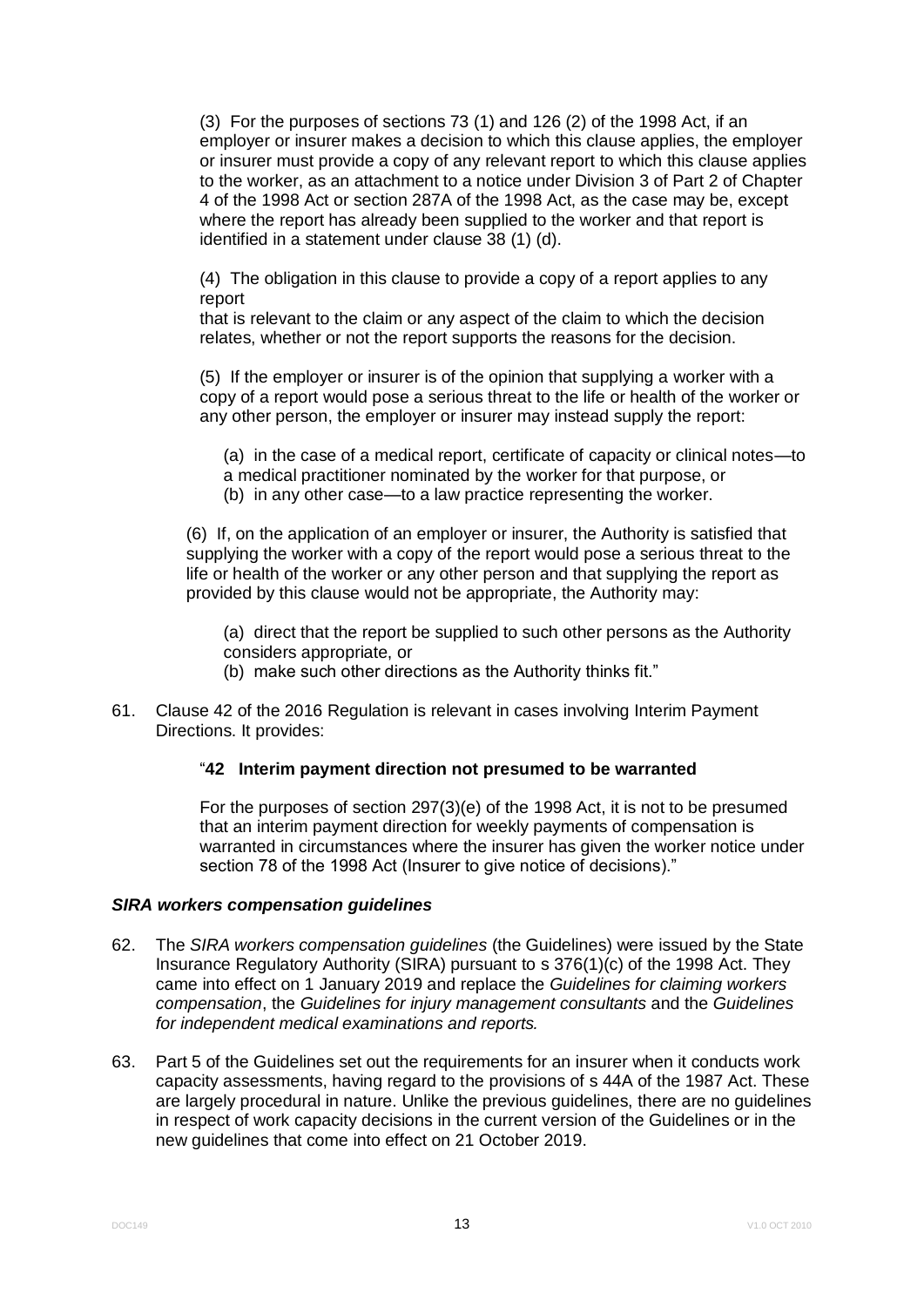## **APPLICANT'S SUBMISSIONS**

- 64. The written submissions of the applicant's counsel, Mr Goodridge, are extensive and deal with various scenarios that are not relevant to the present dispute. The submissions have been uploaded on the Commission's system and I have reviewed them in their entirety, but will focus my summary on those that concern the issues in dispute in this matter.
- 65. Mr Goodridge submits that it is mandatory for an insurer to issue a notice pursuant to s 78 of the 1998 Act. Where there is no Section 78 Notice, there is no dispute and leave cannot be granted to the insurer pursuant to s 289 of the1998 Act. He makes a number of submissions regarding s 289A of the 1998 Act. I will deal with these, if necessary, once I have determined the first issue in dispute.
- 66. Mr Goodridge submits that there was no Section 78 Notice served by the insurer and there has been no application to rely on any such notice. There have been no grounds suggested as to why it is in the interests of justice to allow the insurer to proceed where possibly important and critical documents and reports have not been disclosed to the applicant, notwithstanding a statutory obligation to do so, and any circumstances of default can be assigned solely to the insurer. The unfairness to the applicant is disproportionate to any prejudice suffered by the insurer and there is no reason why the applicant should suffer any denial of due process.
- 67. Mr Goodridge submits that s 297(3) of the1998 Act provides a presumption that an interim payment direction is warranted, but this is subject to cl 42 of the 2016 Regulation which provides that it is not to be presumed that an interim payment direction for weekly payments of compensation is warranted in circumstances where the insurer has given the worker notice under s 78 of the 1998 Act.
- 68. Mr Goodridge submits that a valid Section 78 Notice ought to identify itself by title and must comply with cl 38 and cl 41 of the 2016 Regulation. He submits that the notice issued by the insurer on 15 May 2019 set out its likely decision and it did not give notice of a decision as required in accordance with s 78 of the 1998 Act.
- 69. Mr Goodridge that the insurer invited the applicant to send information, but the request was passive. There was no requirement nor any funding for him to gather evidence. The applicant's rights could not and should not depend upon what evidence was in his possession at the time of the insurer's letter. On the assumption that the mail would take seven days from posting to receipt, the applicant would have received the letter on or before 23 May 2019 and he would have had to respond on or before 27 May 2019 to comply with the insurer's timeframe.
- 70. Mr Goodridge submits that the Work Capacity Decision issued on 7 June 2019 did not by its title or by its substance constitute a Section 78 Notice. Clauses 38(1)(a) and 38(1)(b) of the 2016 Regulation provide that as part of its Section 78 Notice, the insurer must provide effectively the whole of the applicant's file in respect of his claim for compensation and it must identify all the reports of the type to which cl 41 of the 2016 Regulation applies that are relevant to the decision, whether or not the reports support the reasons for the decision.
- 71. Mr Goodridge submits that the insurer failed to provide all of these documents and the extent of the insurer's non-compliance is only within its knowledge. The insurer attached various certificates of Dr Glover, but it did not attach the other documents that were identified in the notice.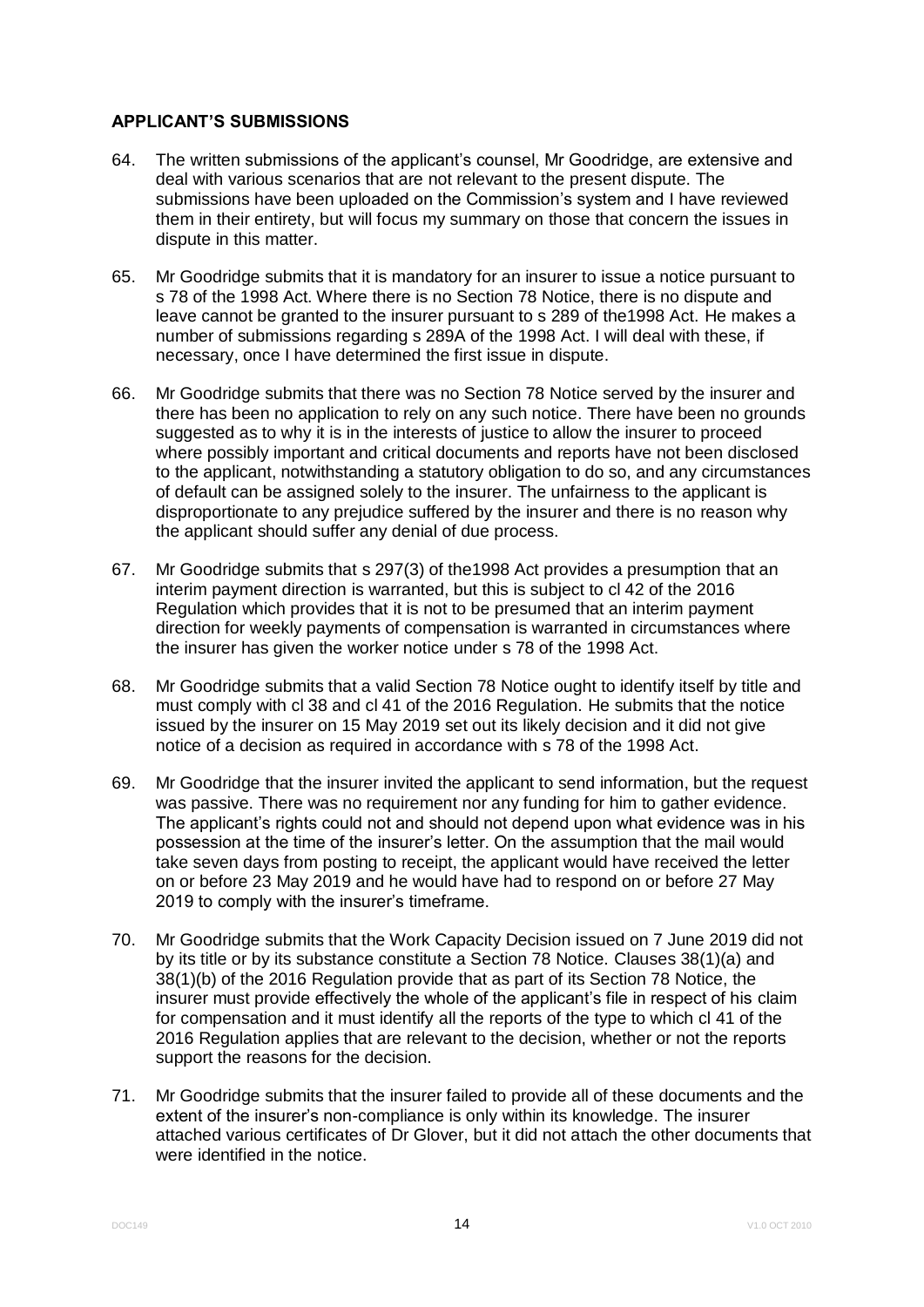- 72. Mr Goodridge submits that the notice referred to cl 41(3) of the 2016 Regulation which is a regulation made for the purposes of ss 73 (1) and 126 (2) of the 1998 Act, but those sections are narrower that s 78 of the 1998 Act. Section 73(1) of the 1998 Act provides that the regulations may make provisions for providing a worker "with a copy of a specified report or a report of a specified kind", but this section is merely facilitative and does not cut down the provisions of s 78 of the 1998 Act or cl 31 of the 2016 Regulation. He submits that satisfying cl 41(3) would only partly satisfy cl 38 of the 2016 Regulation.
- 73. Mr Goodridge submits that s 126(2) of the 1998 Act is merely a permissive power to make regulations in respect of a report if a worker's claim is disputed. The language is narrower than the identifying of all the reports and documents required by cl 31 of the 2016 Regulation and it is not language which is easily apt to a WCD where a worker's claim is not disputed but concerns the insurer's subsequent decision about a worker's current capacity for work.
- 74. Mr Goodridge submits that it can be inferred that Dr Glover's certificate at page 264 of the Application was not the initial certificate and this certificate refers to a considerable treatment history and a case conference with IPAR on 7 June 2018. Further, the Vocational Assessment report dated 18 June 2018 identified in the WCD may or may not be the same as the Vocational Plan dated 18 June 2018.
- 75. Mr Goodridge submits that according to page 4 of the Vocational Plan, Dr Glover advised that the key area of treatment was psychological counselling that had been organised by Dr Prickett, but the WCD only referred to the applicant's injury as "physical".
- 76. Mr Goodridge submits that according to the Vocational Plan, IPAR provided Dr Glover with a document that described duties and requirements of the vocational options and the doctor provided approval for the roles of Disability Services/Employment Officer, Youth Mentor and Social Worker.
- 77. Mr Goodridge submits that the applicant was not provided with this document and he had no opportunity to investigate whether the duties were fairly described or what educational and other barriers might apply to such options. This document should have been included in the WCD in accordance with cl 38(1)(a) of the 2016 Regulation. There was no basis for the assessment of whether such work was suitable in terms of s 32A of the 1987 Act.
- 78. Mr Goodridge submits that according to the Vocational Plan, a formal qualification in disability or social services was an advantage to gaining employment as a Disability Employment Consultant/ Disability Services Officer, but there was no quantification of the "advantage to gaining employment". The matters identified in s 32A of the 1987 Act needed to be considered.
- 79. Mr Goodridge submits that the position of Youth Worker and Social Worker required further qualifications and could not be considered as suitable employment.
- 80. Mr Goodridge submits that according to the WCD, the insurer's decision was said to be made pursuant to s 43(1)(a) of the 1987 Act. This section concerns current capacity and discussions that may have occurred a year earlier were largely irrelevant or of very little weight.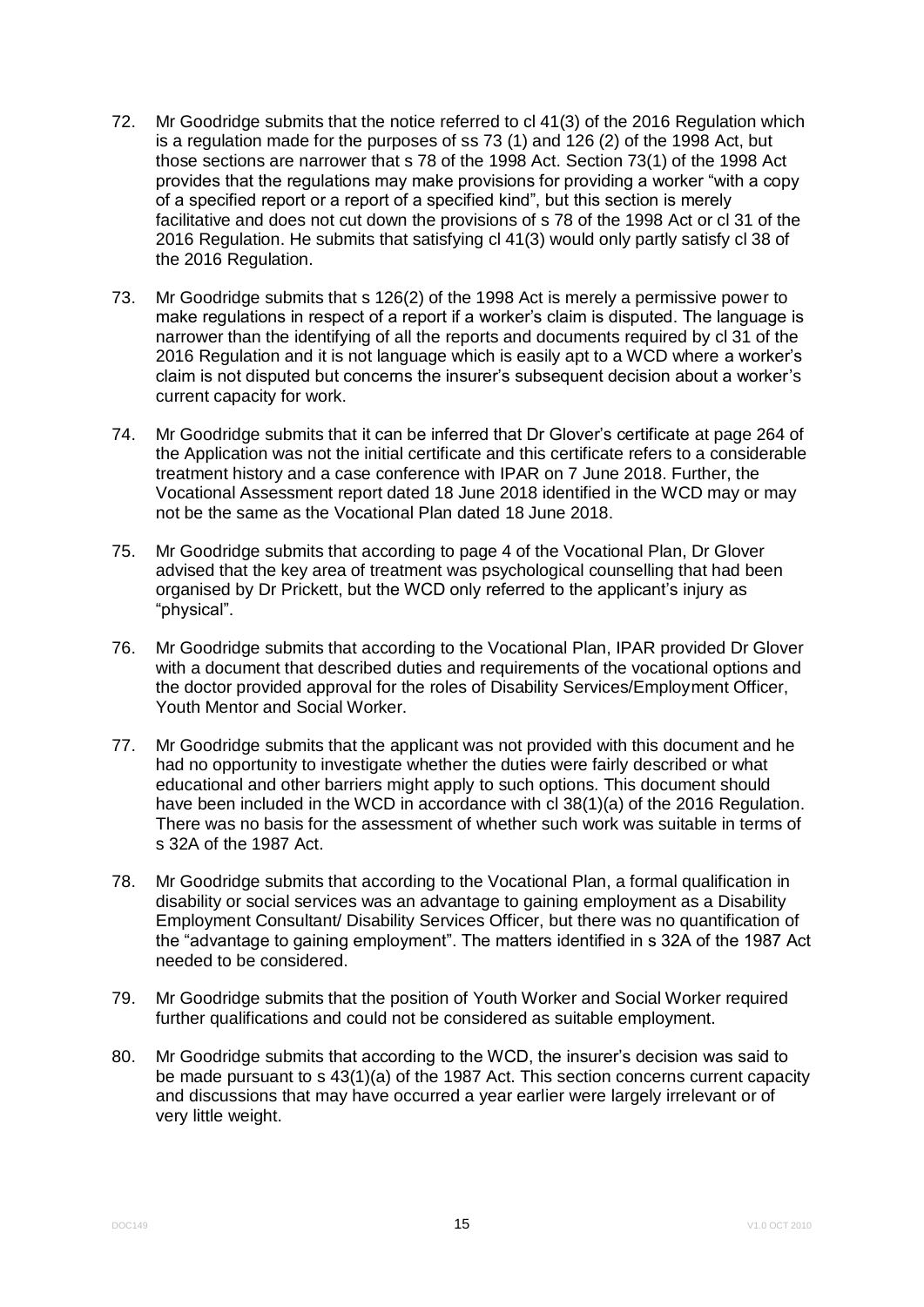- 81. Mr Goodridge submits that the applicant has a physical and psychological condition which is progressing with time. This was confirmed by Dr Patrick in his report dated 1 July 2019. The WCD was based solely on the physical injury and documents provided by the psychologist to IPAR or the insurer were not disclosed or not considered.
- 82. Mr Goodridge submits that the WCD was contemporaneous with Dr Patrick's second examination as to the applicant's current capacity and should prevail over an opinion contained in an assessment report one year earlier.
- 83. Mr Goodridge submits that the insurer provided approval for IPAR to assist the applicant with active job seeking and it would complete the task by 30 August 2018. It can be inferred from the documentation that no suitable employment was able to be identified and no appointments were made.
- 84. Mr Goodridge submits that the Labour Market Analysis report dated 8 February 2019 referred to what was said to be the applicant's current capacity as certified by Dr Glover, however, Dr Glover was only prepared to approve a work trial, meaning that he was not prepared to certify that the applicant had that capacity to work, but there was a possibility that he had the capacity to work on a trial basis.
- 85. Mr Goodridge submits that the Labour Market Research report could not be considered a plan or document prepared as part of a return to work planning process referred to in s 32A of the 1998 Act and cannot be relevant to any decision as to suitable employment, unlike the Vocational Plan, which was prepared as part of the return to work planning process.
- 86. Mr Goodridge submits that the handwriting in the response of Dr Glover is difficult to read. He submits that providing illegible documents without a statement as to what the insurer has made of the document is a breach of the notice requirements as well as being a requirement of due process and natural justice.
- 87. Mr Goodridge submits that in the IPAR report dated 26 February 2019, the rehabilitation consultant indicated that the plan to achieve a return to work goal was for the applicant to continue to see his psychologist to address his symptoms, however, there are no documents of reports regarding the applicant's psychological condition, the opinion of the psychologist(s), the monitoring of treatment, the progression of the return to work plan or the review of the applicant's work capacity.
- 88. Mr Goodridge submits that an insurer can issue a further Section 78 Notice where no valid notice was originally issued, but a worker has no second chance. The legislature and natural justice require that the totality of the prescribed material be provided as part of the Section 78 Notice. The legislature did not intend that a worker's rights would be determined on such material as the insurer choosed to disclose. The process requires an open book consistent with the Model Litigant Policy.
- 89. Mr Goodridge submits that it was clear that the legislature considered that insurers were not to be relied upon to fairly apply the legislation and guideline and it has empowered the Commission to review WCDs. The respondent should be directed to pay \$1,008.38 per week from 14 September 2019 and continuing.
- 90. In reply, Mr Goodridge repeats many of his primary submissions. He submits that insurer must provide extensive material in accordance with the legislation. Part 5 of the 1998 Act provides workers with very limited protection against what is substantially an unbalanced relationship.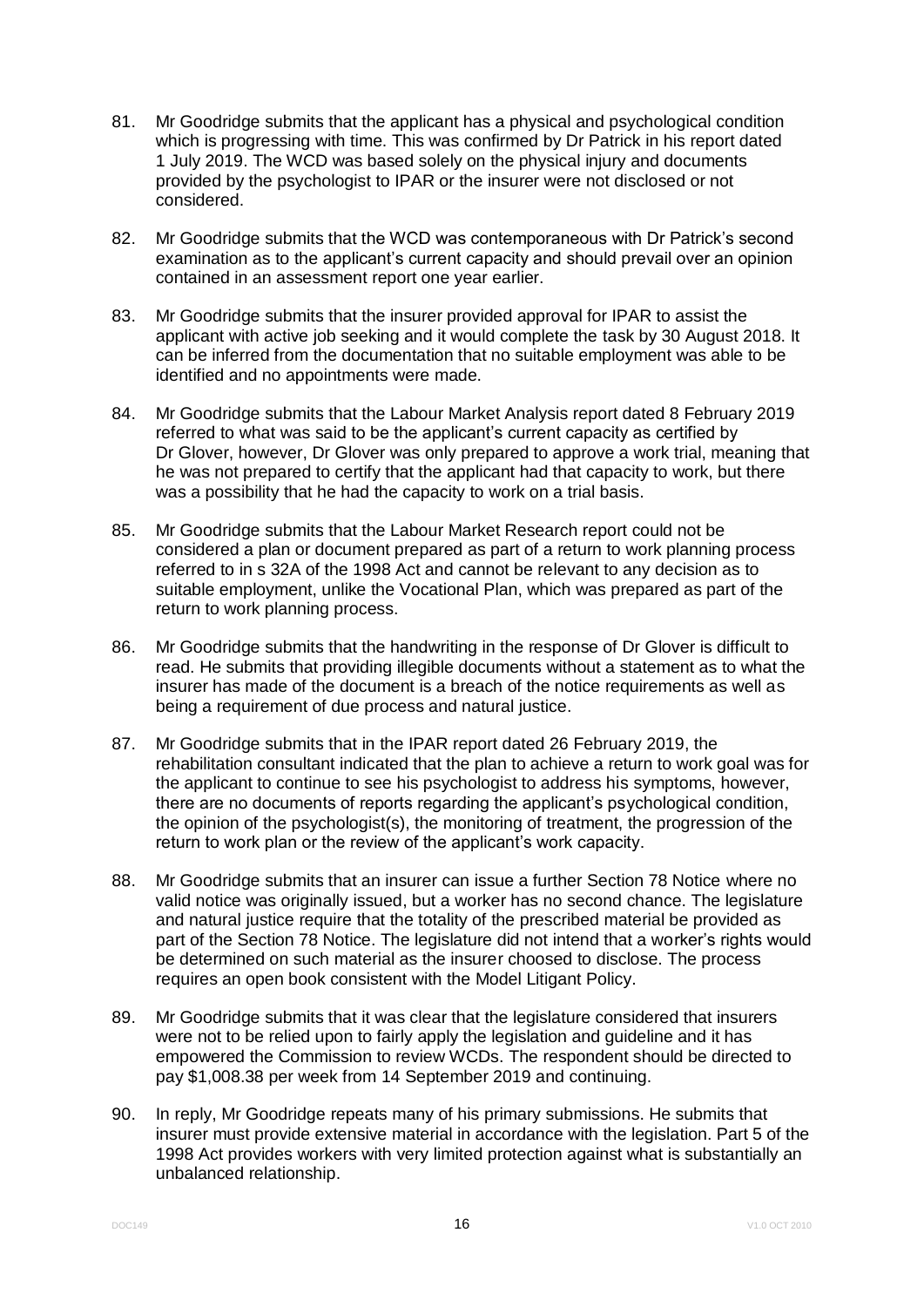- 91. Mr Goodridge submits that an insurer can make decisions affecting a worker, but a worker can only have one opportunity to challenge a WCD. Further, the worker is only entitled to a brief statement of reasons in accordance with the *Workers Compensation Rules 2011*.
- 92. Mr Goodridge submits that Part 5 of the 1998 Act is predicated on an expedited process. Insurers may be selective with the provision of material, thus disadvantaging a worker and the Registrar's delegate of critical evidence. In the absence of a valid Section 78 Notice, an interim payment direction must be made in a worker's favour. The unfairness to a worker is wholly disproportionate to any prejudice suffered by the insurer, and there is no reason why a worker should suffer any denial of due process.
- 93. Mr Goodridge submits that the extent of non-compliance with cl 38 of the 2016 Regulation is not within a worker's knowledge. The process of determining a worker's rights at a telephone conference is significantly inferior compared with a traditional arbitration hearing.

# **RESPONDENT'S SUBMISSIONS**

- 94. The respondent's counsel, Mr Adhikary, submits that s 78 of the 1998 Act makes it mandatory for an insurer to give a worker notice of any decision in relation to liability and in relation to a decision to discontinue or reduce weekly payments.
- 95. Mr Adhikary submits that the obligations on an insurer with respect to dispute notices issued pursuant to the former s 74 of the 1998 Act were discussed by Roche DP in *Mateus v Zodune Pty Ltd t/as Tempo Cleaning Services*<sup>1</sup> and *Irvin v LA Logistics Pty*  Ltd<sup>2</sup>. These principles equally apply to ss 78 and 79(2) of the 1998 Act.
- 96. Mr Adhikary submits that in *P & N Beverages Australia Pty Ltd v Hammoud<sup>3</sup>* , Roche DP observed that the "Guidelines were important, but they are merely a nonbinding indication of policy"<sup>4</sup>.
- 97. Mr Adhikary submits that once an issue has been squarely raised in proceedings, there is no obligation to refer to all of the evidence or submissions because this would be unworkable.<sup>5</sup> Therefore, there is no requirement for an insurer to provide a worker's claim file or that it must identify all of the reports submitted by the worker and the employer.
- 98. Mr Adhikary submits that the respondent provided a notice about its decision to reduce the applicant's weekly payments in accordance with s 78(1) of the 1998 Act. The respondent made it clear to the applicant that the extent of his capacity was in dispute. The applicant was aware that his capacity was being assessed.
- 99. Mr Adhikary submits that having regard to the principles of statutory interpretation, it is clear that the insurer gave the applicant notice in accordance with s 78 of the 1998 Act.

<sup>&</sup>lt;u>.</u> 1 [2007] NSWWCCPD 227; 6 DDCR 488 (*Mateus*).

<sup>2</sup> [2010] NSWWCCPD 40 (*Irvin*).

<sup>3</sup> [2008] NSWWCCPD 102 (*Hammoud*).

<sup>4</sup> *Hammoud*, [49].

<sup>5</sup> *Bonica v Placentini & Son Pty Ltd* [2019] NSWWCCPD 4, (*Bonica*), [59].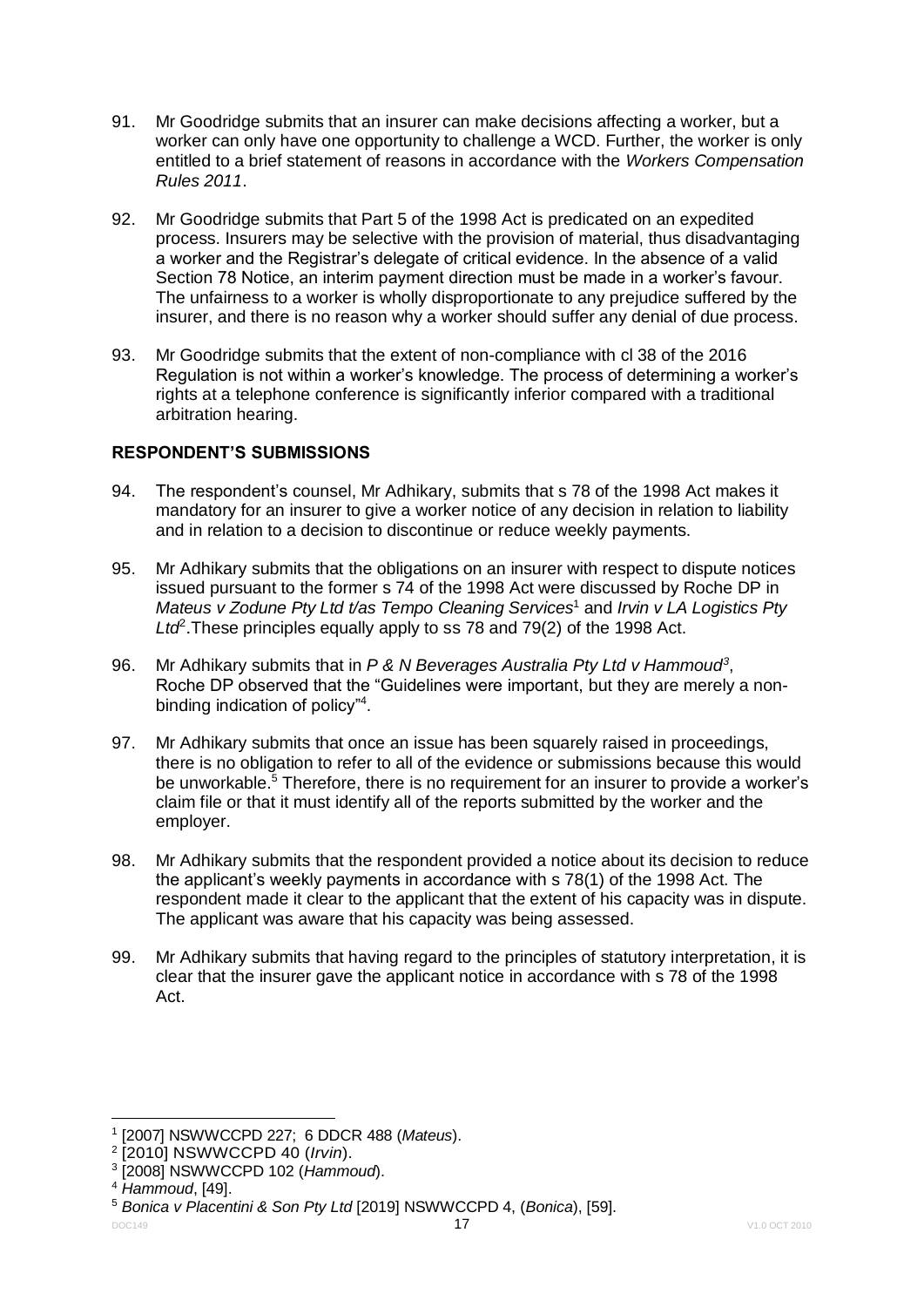- 100. Mr Adhikary submits that the notice was in plain language, provided concise and readily understandable reasons for the decision, did not place the onus on the applicant to try to understand what the decision was and the reasons for same and it set out what the decision would mean for his claim. A reference guide was attached. The notice did not refer to all of the evidence which may become relevant or all of the submissions that might be made, as this was not required by s 78 of the 1998 Act.
- 101. Mr Adhikary submits that at all times, the applicant has been aware that the respondent was making a decision about his capacity. He was aware that a work capacity assessment was being undertaken and that a WCD would be made. By relying on the WCD dated 7 June 2019, the respondent has acted coherently and has not sought to ventilate issues beyond those matters identified in the notice.
- 102. Mr Adhikary submits that in accordance with cl 42 of the 2016 Regulation, it is not to be presumed that an interim payment direction for weekly payments of compensation is warranted, and therefore the Registrar should not exercise his discretion to direct the respondent to make interim payments in accordance with s 297(3)(e) of the 1998 Act. Section 84 of the 1998 has no role to play because a Section 78 Notice has been issued.
- 103. In the event that there is a determination that a valid Section 78 Notice has been issued, the respondent seeks leave to rely on a dispute relating to previously unnotified matters pursuant to s 289A of the 1998 Act in the interests of justice. I will deal with this issue, if necessary, once I determine the first matter in dispute.
- 104. In the alternative, Mr Adhikary submits that what constitutes suitable employment is described in s 32A of the 1998 Act, and whether that employment is available is irrelevant. A worker's subjective view of his or her capacity is not determinative but is a factor that is to be weighed against the other evidence. $6$  In the circumstances, the applicant's evidence cannot be regarded as determinative and it must be weighed against the other evidence.
- 105. Mr Adhikary concedes that the applicant has some restrictions in his earning capacity and Dr Glover has certified that he had the capacity to work for four hours per day/ five days per week, with restrictions from 29 June 2018 to 3 July 2019. Further, Dr Glover approved the vocational options identified by IPAR as being within these restrictions, whether the applicant had the experience or worked in a voluntary capacity. Dr Prickett also indicated that the applicant should be strongly encouraged to return to work. Therefore, the applicant has the capacity to engage in suitable employment.
- 106. Mr Adhikary submits that Dr Patrick has not provided sufficient reasons as to why he had formed the view that the applicant was essentially unemployable. The doctor did not identify what severe physical restrictions and disabilities rendered the Applicant "essentially unemployable", what he meant by "very light duty work of a couple of hours per day" and "regular days", and why he thought that the applicant could not participate in a work trial. Therefore, little weight could be given to his report on the basis of the principles in *Hancock v East Coast Timber Products Pty Ltd* <sup>7</sup> .

1

<sup>6</sup> *Boral Recycling Pty Ltd v Figueira* [2014] NSWWCCPD 41, [44].

<sup>7</sup> [2011] NSWCA 11, (*Hancock*), [83].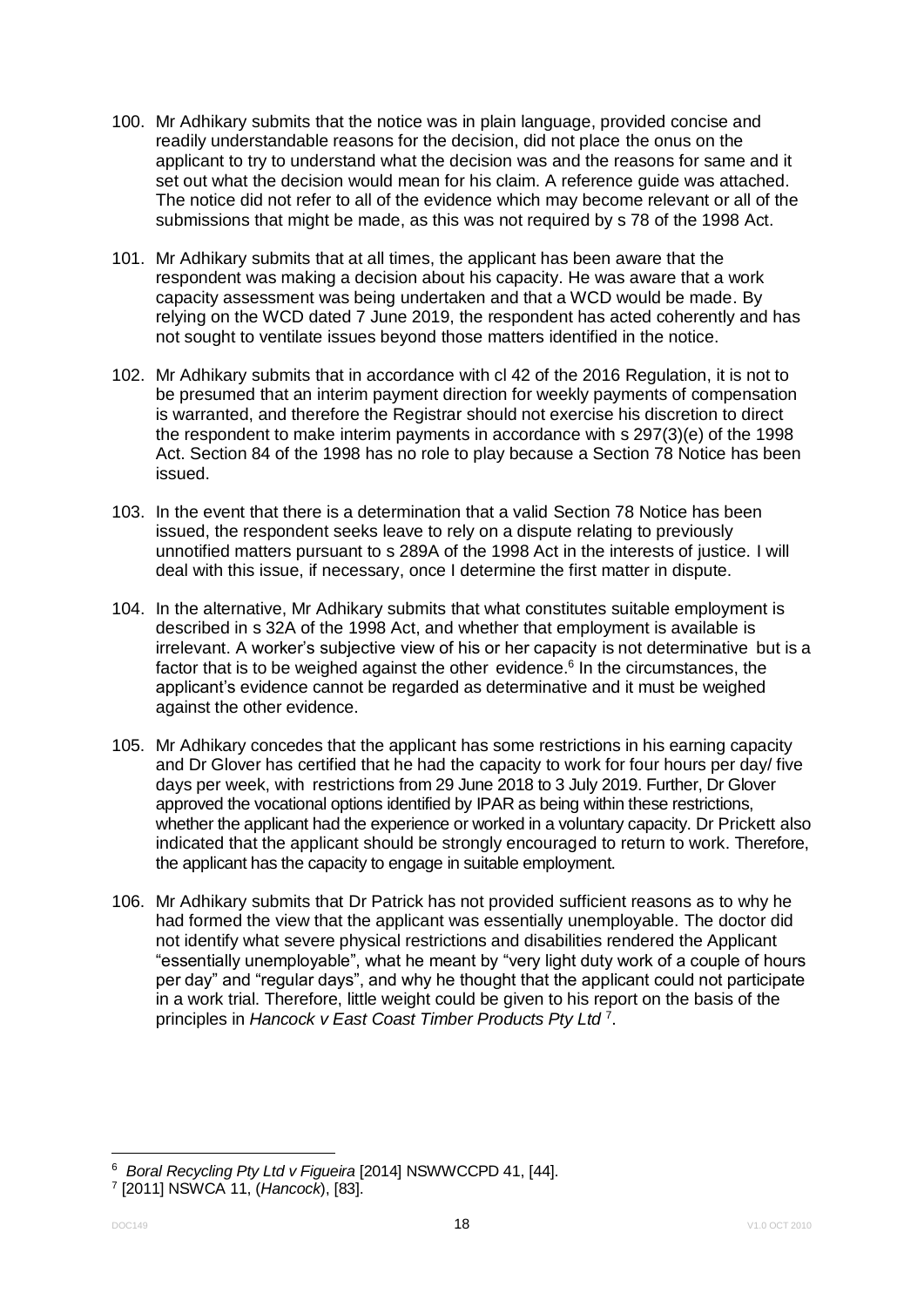- 107. Mr Adhikary submits that the opinions expressed by Dr Glover and in the reports of IPAR should carry greater weight as they confirm that the applicant has had the capacity to undertake suitable employment for a prolonged period. The options identified by IPAR were deemed suitable on the basis of the medical evidence and the discussions with Dr Glover, and were part of a return to work plan.
- 108. Mr Adhikary submits that Dr Patrick was aware of the applicant's history that was consistent with an ability to engage in suitable employment and he did not undertake any assessment of the applicant's earning capacity or provide any comment why and how his symptoms affected this.
- 109. Mr Adhikary submits that although Dr Prickett raised concerns about the applicant's lack of transferable skills and job opportunities in the local area, this was addressed by IPAR, whilst the availability of work is irrelevant.
- 110. Mr Adhikary submits that the lack of experience or training in the job options is not fatal. It was noted that a formal qualification in Disability or Social Services was an advantage, but not essential. No formal qualifications were required for a position as a Retail Assistant. Therefore, the applicant has the capacity to work in suitable employment as a Disability Services Officer and/or a Retail Assistant and has the ability to earn \$607.20 per week, or if not, he has the capacity to work in a different form of suitable employment.

# **REASONS**

# **Section 78 Notice and Work Capacity Decision**

- 111. In order to understand the meaning of the legislation, one must interpret the ordinary and grammatical meaning of the text, language and structure of the legislation, the legal and historical context, and the purpose of the statute in order to come to a reasonable conclusion as to its meaning and application $8$ . In my view, the language used in ss 78 and 79 of the 1998 is clear and unambiguous.
- 112. Section 78 of the 1998 Act makes it mandatory for an insurer to give notice to a worker if it intends to dispute liability in respect of a claim or any aspect of a claim, to discontinue payment to a worker of weekly payments of compensation, or, as in the present case, to reduce the amount of compensation. The notice of the decision involving liability and a reduction in payments can be combined into a single notice, subject to the guidelines.
- 113. Section 79 prescribes how the notice is to be given to a worker, and it must contain a concise and readily understandable statement of the reason for the insurer's decision and of the issues relevant to the decision, with reference to the legislative provision relied upon by the insurer. The section also acknowledges that the regulations may make provision for the manner in which a notice is to be given, the form of the notice and other information to be included.

<sup>&</sup>lt;u>.</u> <sup>8</sup> *Project Blue Sky v Australian Broadcasting Authority* [1998] HCA 28; 194 CLR 355, [69] – [71] (per McHugh, Gummow, Kirby and Hayne JJ); *Hesami v Hong Australia Corporation Pty Ltd* [2011] NSWWCCPD 14, [43] – [44] (per Roche DP) and *Alcan (NT) Alumina Pty Ltd v Commissioner of Territory Revenue (NT)* [2009] HCA 41; 239 CLR 27, [47] (per Hayne, Heydon, Crennan and Kiefel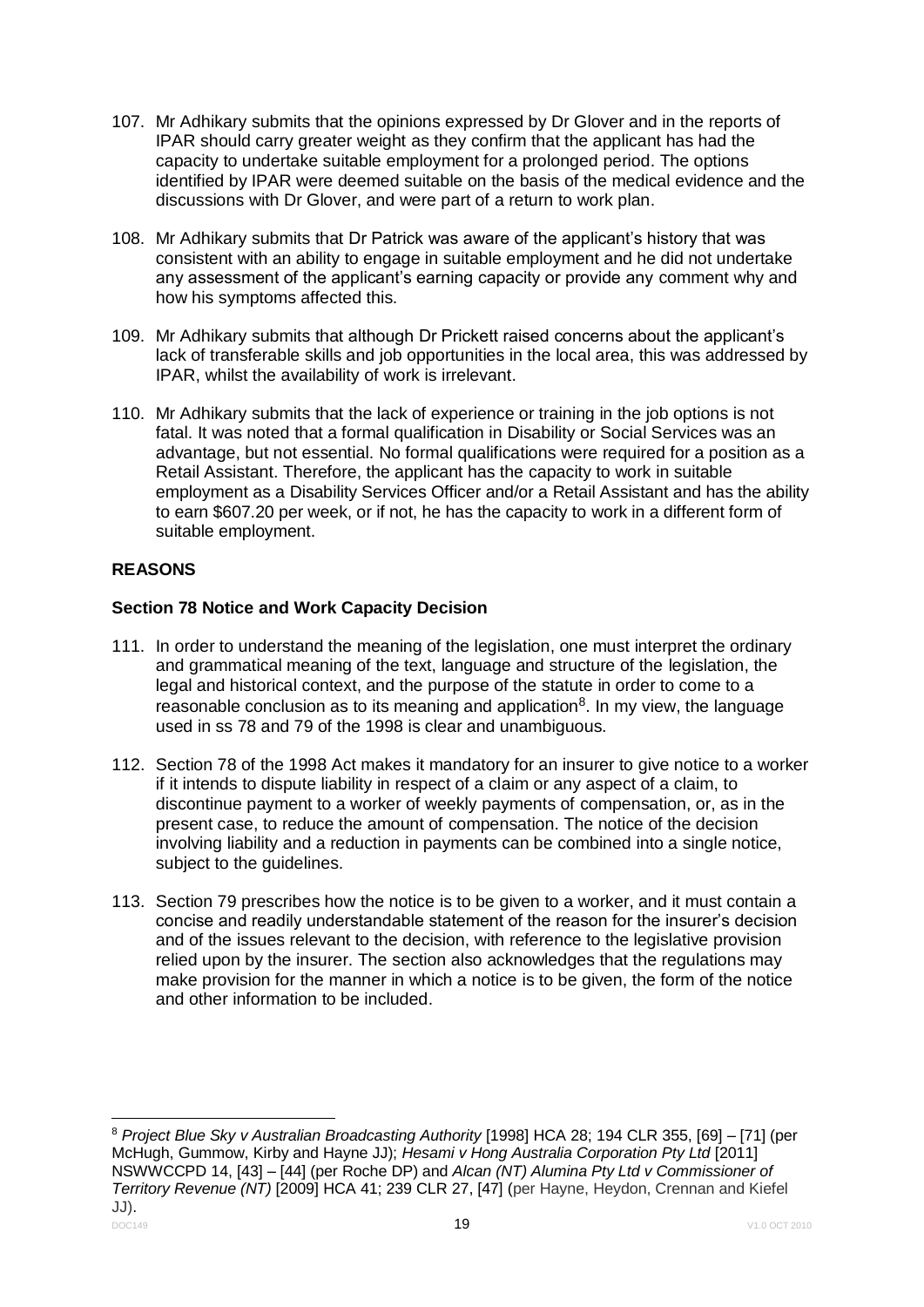- 114. Section 80 of the 1998 Act makes it mandatory for the insurer to provide a worker with a required period of notice, and in the circumstances of a WCD, the period of notice is three months.
- 115. There is no provision in the 1998 Act that specifies that a WCD issued by an insurer must specify that it is a notice issued pursuant to s 78 of the 1998 Act, or that it is to be described as a "Section 78 Notice". Further, there is no provision that makes it mandatory for an insurer to issue a Section 78 Notice and a separate WCD.
- 116. The notice that was issued by the insurer on 7 June 2019 was described as a WCD on page one. It concerned a decision to reduce weekly payments and was addressed to the applicant. The insurer provided details of the reasons and the relevant issues in concise and understandable terms and it confirmed that the decision had been made in accordance with s 43 of the 1987 Act. The required notice of three months was provided.
- 117. Therefore, for the purposes of ss 78, 79 and 80 of the 1998 Act, the insurer complied with the legislation. However, these sections are subject to the provisions in 2016 Regulation and the Guidelines.
- 118. The current Guidelines contain no provisions regarding an insurer's obligations with respect to WCDs, so they are of no assistance. The provisions in the previous guidelines described the content of WCDs and directed the insurer to ss 32A, 43, 44A and 54 of the 1987 Act.
- 119. In *Mateus*, Deputy President Roche discussed the requirements of dispute notices issued pursuant to s 74 of the 1998 Act. That repealed section was more detailed than the equivalent provisions in ss 78 and 79 of the 1998 Act.
- 120. The Deputy President stated:

"… Attaching a document to the section 74 notice and leaving it to the worker to work out exactly which issues are disputed does not satisfy those obligations. A section 74 notice must state in plain language, in the body of the document, the reason the insurer disputes liability and the issues relevant to that decision. An obscure reference to a document attached to the notice, but dealing with a different issue to that identified in the notice, is not sufficient. The Arbitrator was therefore correct in determining that the issue of injury was a 'previously unnotified' matter and that leave was required before it could be disputed."<sup>9</sup>

- 121. President Keating in *Irvin* also confirmed that the mere reference to the sections of the legislation without clearly articulating the issues in dispute was not proper compliance with the former s 74 of the 1998 Act.<sup>10</sup> I agree with Mr Adhikary that the same principles apply to ss 78 and 79 of the 1998 Act.
- 122. The next matter to consider are the provisions in the 2016 Regulation.
- 123. Mr Goodridge submits that the insurer failed to comply with cl 38(1)(a), cl 38(1)(b) and cl 41 of the 2016 Regulation because it did not serve all of the documents in the applicant's file, whether relevant or otherwise.

1

<sup>9</sup> *Mateus*, [45].

<sup>10</sup> *Irvin*, [50] – [52].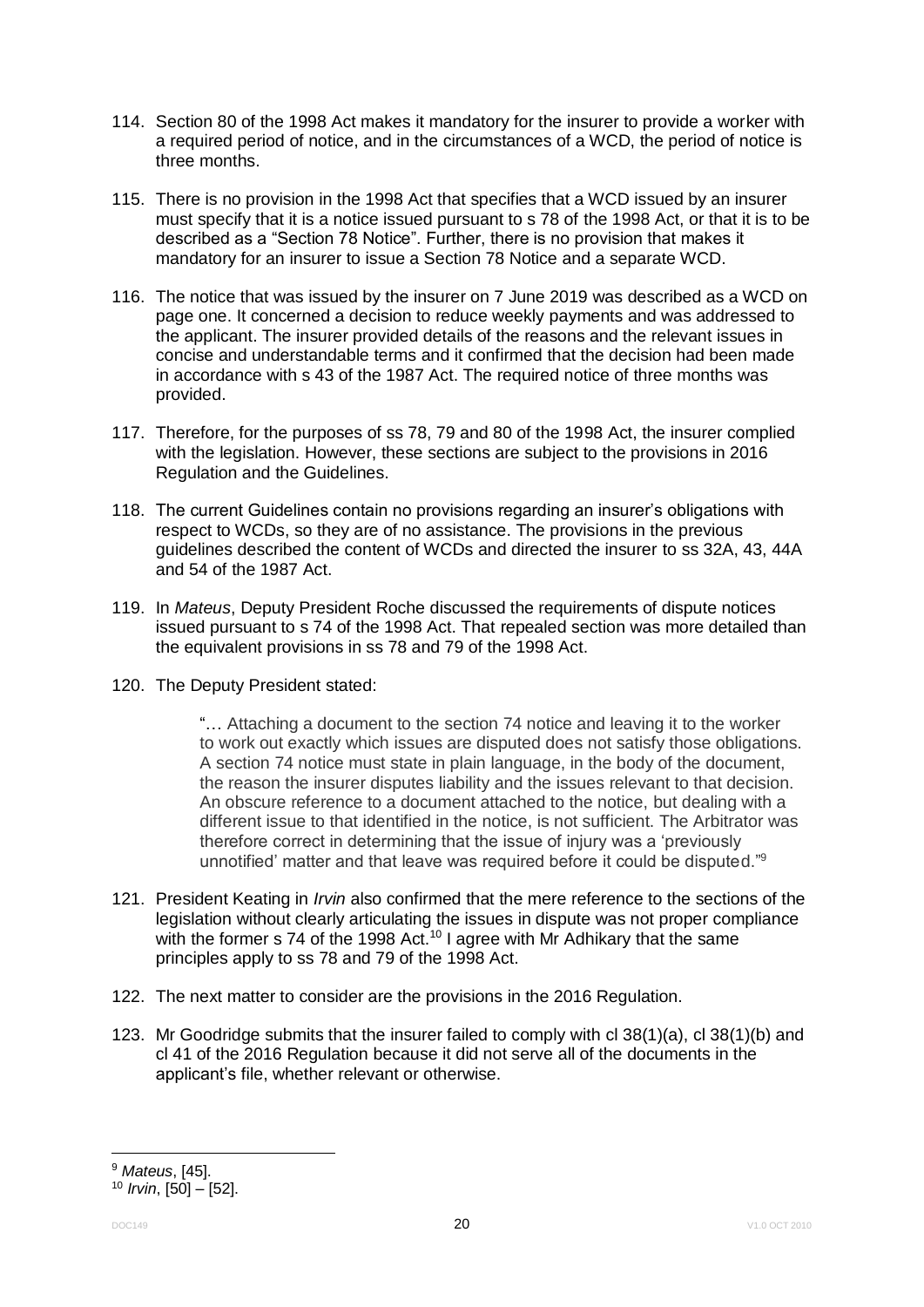- 124. Mr Adhikary submits that there is no obligation to refer to all of the evidence or submissions because this would be unworkable.
- 125. The principles of statutory interpretation are again relevant and assistance can be found in the case law.
- 126. In *Macrae v St Margaret's Hospital* <sup>11</sup>, the Court of Appeal considered whether compliance or substantial compliance by a worker when serving a notice of claim for lump sum compensation on the post office box of the employer satisfied the requirements of the former ss 92A and 106E of the 1987 Act.
- 127. In *Macrae*, a claim for lump sum compensation was sent to the employer's post office box and a copy was sent to Catholic Church Insurances. Proceedings commenced in the Compensation Court and the respondent argued that service on a post office box did not come within s 92A of the 1987 Act, which provided for personal service or service by post on the residence or business premises.
- 128. O'Toole CCJ dismissed the worker's claim because Mr Macrae had not complied with s 106E of the 1987 Act, which provided that a worker could not commence court proceedings for lump compensation for 12 weeks after the claim was duly made, not because the claim had been served on the post office box.
- 129. On appeal, Davies AJA acknowledged that is some circumstances, substantial compliance with the legislation was sufficient. He stated:

"Provisions of the type with which we are concerned may fall into one of three categories. Some provisions must be strictly complied with. Usually, such provisions provide for matters of substance or for matters in respect of which only strict compliance is possible. An example of the latter may be seen in *Hunter Resources Limited v Melville* [1988] HCA 5; (1988) 164 CLR 234, where Dawson J said at p 249:

*'*[T]*his is a case, in my view, in which substantial compliance with the relevant statutory requirement was not possible. Either there was compliance or there was not.".*

The twelve weeks requirement in s 106E(1)(a) is such a requirement: see *Baker v Rothmans of Pall Mall (Australia) Ltd* [1999] NSWCA 245. Either the proceedings in the Court are brought twelve weeks after a claim for compensation has been made, or they are not. The period must be complied with.

With other provisions, substantial compliance is sufficient. In *Victoria v The Commonwealth* [1975] HCA 39;(1975) 134 CLR 81, Stephen J said at p 179:

*'A directory construction will not assist in securing validity unless, despite the non-compliance which is the occasion for invoking that construction, there may nevertheless be seen to be substantial compliance with the general object at which the statutory provision aims. ...*

1

<sup>11</sup> [1999] NSWCA 381 (*Macrae*)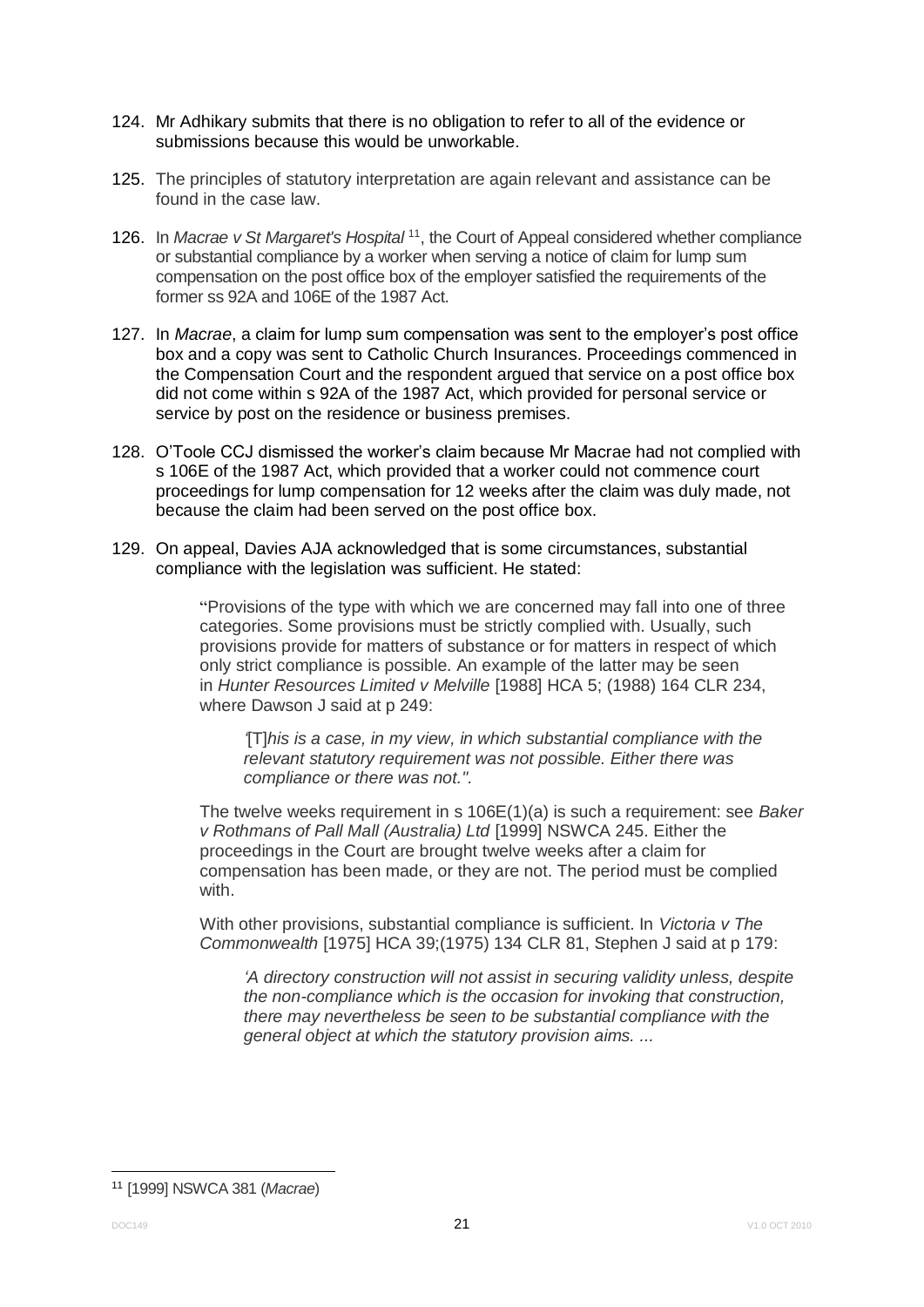*... A directory construction may ... be given to such a stipulation if it is of a kind capable of degrees of non-compliance and if some degree of noncompliance can be seen as not necessarily prejudicing the substantial carrying into effect of the general object. If in such a case a directory construction be adopted, the extent of non-compliance in the particular case must then be examined to determine whether what has in fact occurred nevertheless gives effect to the general object of the statute.*'

Many of the requirements in ss 92 and 92A of the Act and regs 39 and 40 of the *Workers Compensation (General) Regulation 1995* fall into this category. As Stephen J pointed out, in provisions of this type, the crucial question is whether what was done achieved the intent and object of the provision.

Lastly, there are stipulations, the total non-compliance of which will not result in the invalidity of the act done. Stephen J said, with respect to such provisions, in *Victoria v The Commonwealth* at p 179:

'*Sometimes the stipulation which has not been complied with is, in its context, so relatively unimportant to the attainment of that general object that, although there has been total non-compliance, a directory construction may be appropriate. In such cases it may not matter that the non-compliance is complete, not partial. Indeed the stipulation in question may be of a kind which is incapable of partial compliance; to give to such a stipulation a directory interpretation recognises that it may be wholly disregarded without prejudice to validity because of its relative unimportance in the attainment of the general statutory object and also, perhaps, because of the far-reaching and undesirable consequences of treating its non-observance as invalidatory.*'

An example of such a provision may be seen in *Woods v Bate* (1987) 7 NSWLR 560. The provision with which we are concerned in this present case is not of that type.

The category into which any particular requirement may fall depends upon the terms used, the context in which the provision appears and the scope and object of the statute. Thus, in *Tasker v Fullwood* (1978) 1 NSWLR 20, Hope, Glass and Samuels JJA, after referring to a number of authorities including *Victoria v The Commonwealth*, said, inter alia, at pp 23-4:

*'From these sources we take the following propositions: (1) The problem is to be solved in the process of construing the relevant statute. Little, if any, assistance, will be derived from the terms of other statutes or any supposed judicial classification of them by reference to subject matter. (2) The task of construction is to determine whether the legislature intended that a failure to comply with the stipulated requirement would invalidate the act done, or whether the validity of the act would be preserved notwithstanding non-compliance: the Franklins Stores Pty Ltd case (1977) 2 NSWLR 955 at pp 963 et seq. (3) The only true guide to the statutory intention is to be found in the language of the relevant provision and the scope and object of the whole statute: Hatton v Beaumont (1977) 2 NSWLR 211 at p 220. (4) The intention being sought is the effect upon the validity of the act in question, having regard to the nature of the precondition, its place in the legislative scheme and the extent of the failure to observe its requirement: Victoria v The Commonwealth at pp 179, 180.*' 12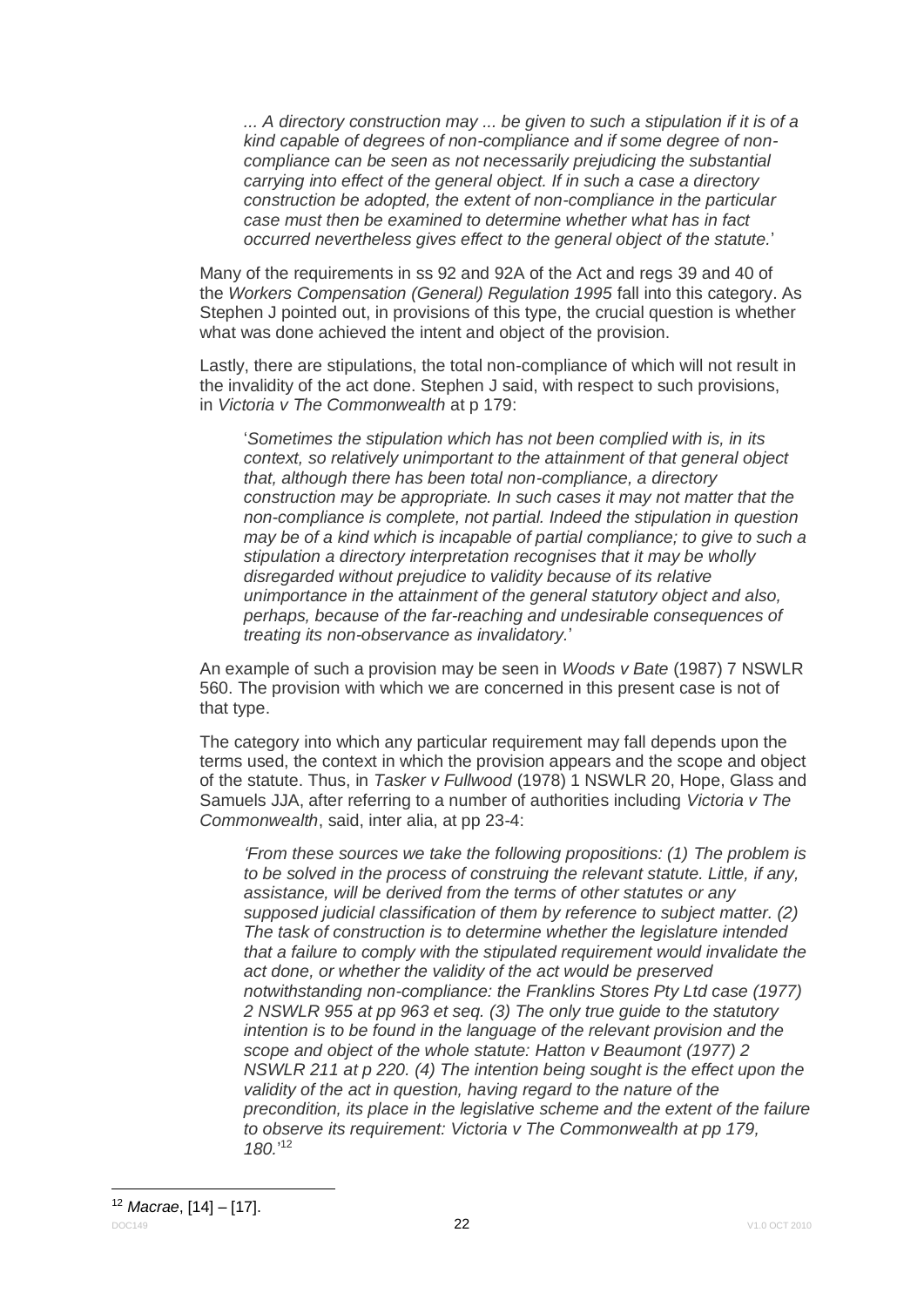- 130. Therefore, in this matter, one has to determine whether the insurer's actions achieved the intent and object of the 1998 Act and the 2016 Regulation, whether noncompliance affects the validity of the insurer's WCD, and whether strict compliance was "relatively unimportant" in the context of the present dispute. It must be borne in mind that the current dispute only concerns the applicant's capacity since 14 September 2019.
- 131. It is true that the insurer did not identify each and every document on the applicant's claim file. It did not attach copies of the material submitted by the applicant when making his claim for compensation, or the material obtained by the respondent.
- 132. However, in my view, the legislature would not have intended that the failure by the insurer to strictly comply with cl 38 of the 2016 Regulation and attach all of the documents in the applicant's claim file would invalidate the WCD that concerned a dispute as to his capacity two years after his accepted injury.
- 133. This would make the whole dispute process overly complicated and unworkable. It would draw the focus away from the nature of the dispute and the fact that cl 41 of the 2016 Regulation efers to the provision of "any relevant report" seems to acknowledge this.
- 134. Clauses 41(2)(b), 41(3) and 41(4) of the 2016 Regulation makes it mandatory for an insurer to provide a copy of any relevant report, which includes the applicant's medical reports, clinical notes, health service providers' reports and certificates, as well as the respondent's medical reports in respect of a decision to reduce the amount of weekly benefits as in the present case. The clause refers to "any relevant report", whether it supports the decision or otherwise. It does not refer to irrelevant reports relating to the decision.
- 135. In *Bonica*, Deputy President Snell stated:

"The respondent, in its Amended Reply (which was not objected to) relied on the dispute notices, including that dated 16 February 2017. The causation issue was squarely raised in the proceedings. There is not an obligation to refer to all of the evidence which may become relevant, or all of the submissions that may ultimately be made. Such an obligation would be unworkable, and is not required by s 74. Section 289A(1) of the 1998 Act prevents referral of a dispute for determination by the Commission unless it concerns only matters previously notified as disputed. Section 289A(2) provides relevantly that a matter is previously notified as disputed if it was notified in a notice of dispute. The reference to a "matter" is a reference to what was required in the notice of dispute (the s 74 notice), being notice of the dispute about liability."<sup>13</sup>

- 136. Although the Deputy President did not discuss whether all documents, either relevant or not, should be attached to a dispute notice or a WCD, his comments regarding the unworkable nature of referring to all evidence in a dispute notice could easily apply to the present case.
- 137. The applicant sustained injury on 2 October 2017. Injury and the extent of his capacity prior to 14 September 2019 when the WCD came into effect are not in issue in the present dispute. Presumably the applicant supplied medical certificates and medical accounts to the insurer to ensure that his weekly payments of compensation and

DOC149 23 V1.0 OCT 2010 1 <sup>13</sup> *Bonica,* [59].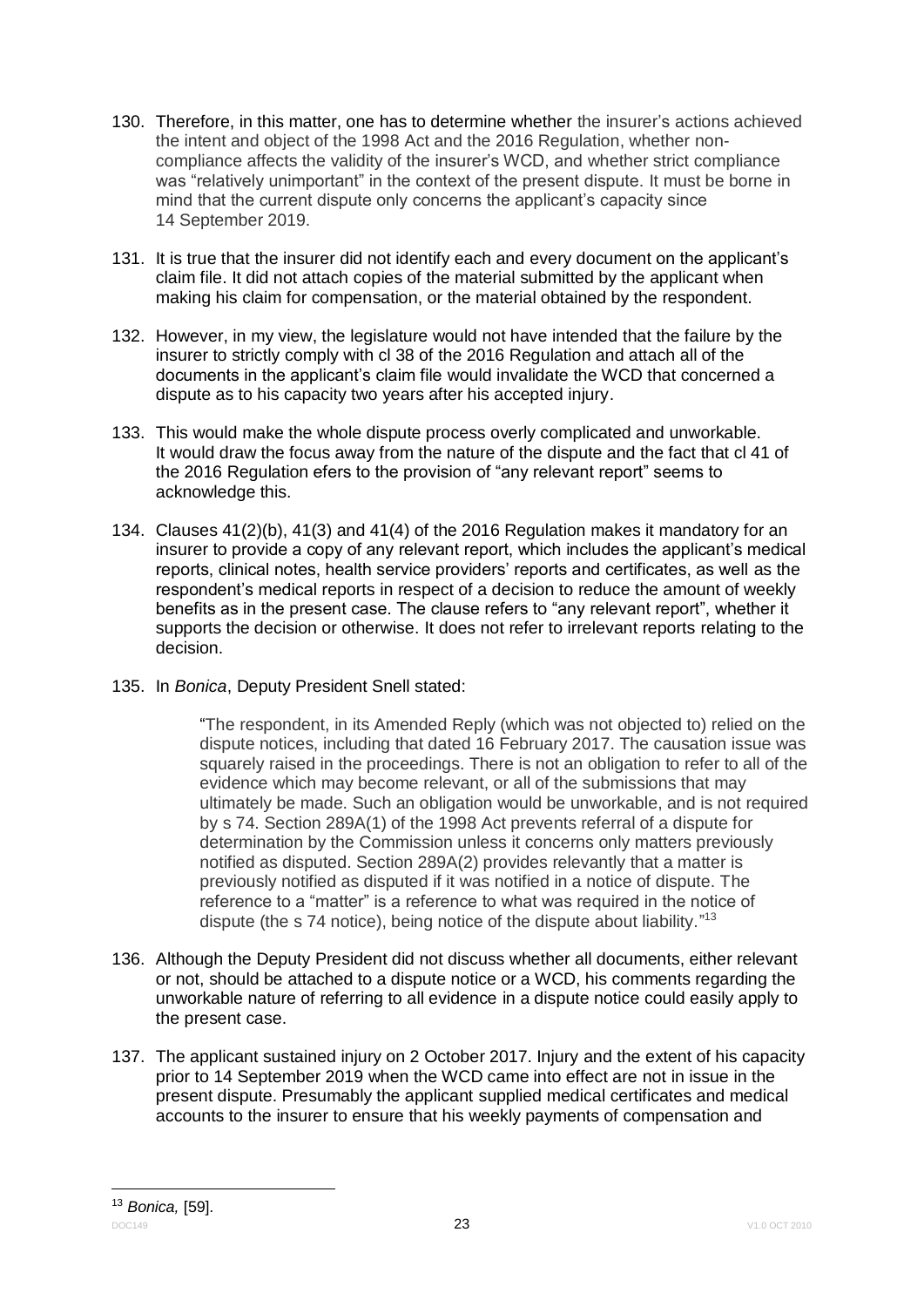medical expenses were paid. Therefore, one could infer that he would have copies in his possession.

- 138. The current claim relates to the extent and quantification of the applicant's capacity since the applicant's weekly payments were reduced as from 14 September 2019. Therefore, the material on the applicant's claim file that came into existence in 2017 and 2018 would be of minimal probative value and would be of no relevance to the insurer's recent WCD.
- 139. In the letters dated 15 May 2019 and 5 June 2019, the insurer identified the relevant material, namely, various certificates of Dr Glover, the Vocational Assessment report of IPAR dated 18 June 2018, the Labour Market Analysis report of IPAR dated 8 February 2019, the approval of Dr Glover dated 13 February 2019 and various rehabilitation reports of IPAR.
- 140. It would have been preferable for the certificates and rehabilitation reports to be identified with more precision, but the documents were attached to the letter dated 15 May 2019 and those that were not previously provided were attached to the WCD dated 5 June 2019.
- 141. The applicant has not suggested that the identified evidence was not served on him and it seems that he did not take the opportunity to provide the insurer with further information after it invited him to do so on 15 May 2019.
- 142. Further, the certificates were most likely given to him by Dr Glover, so they would have been in his possession at some stage. He had ample time to obtain further material and whether he had access to funding is irrelevant. He also had access to a number of reports from his treating doctors that have been attached to the Application. His solicitor also obtained reports from Drs Glover, Prickett and Patrick.
- 143. The applicant was given notice that a work capacity assessment was being undertaken on 15 May 2019. The Application was filed by the applicant's solicitor on 13 September 2019, the day before the WCD came into effect. The applicant had three months to seek legal advice, obtain relevant evidence and confer face to face with counsel.
- 144. If the applicant had concerns about the contents of his claim file, he could have made a request pursuant to s 126 of the 1998 Act for copies and his solicitor could have served a Notice to Produce on the respondent and the insurer when he served the Application. There was ample opportunity to address any perceived prejudice or unfairness to the applicant.
- 145. Mr Goodridge has expressed his dissatisfaction with the process that is employed by the Commission with respect to Interim Payment Directions. The object of such proceedings is to ensure an expeditious determination of a dispute between a worker and the employer.
- 146. The Application was filed by the applicant's solicitor on 13 September 2019. This matter could well have been finalised at the telephone conference on 27 September 2019 or shortly afterwards, but on that occasion, Mr Goodridge raised for the first time the issue regarding the Section 78 Notice and the validity of the WCD. These previously unnotified matters took me and the respondent's solicitor by surprise. On the grounds of procedural fairness, I ordered that written submissions be filed.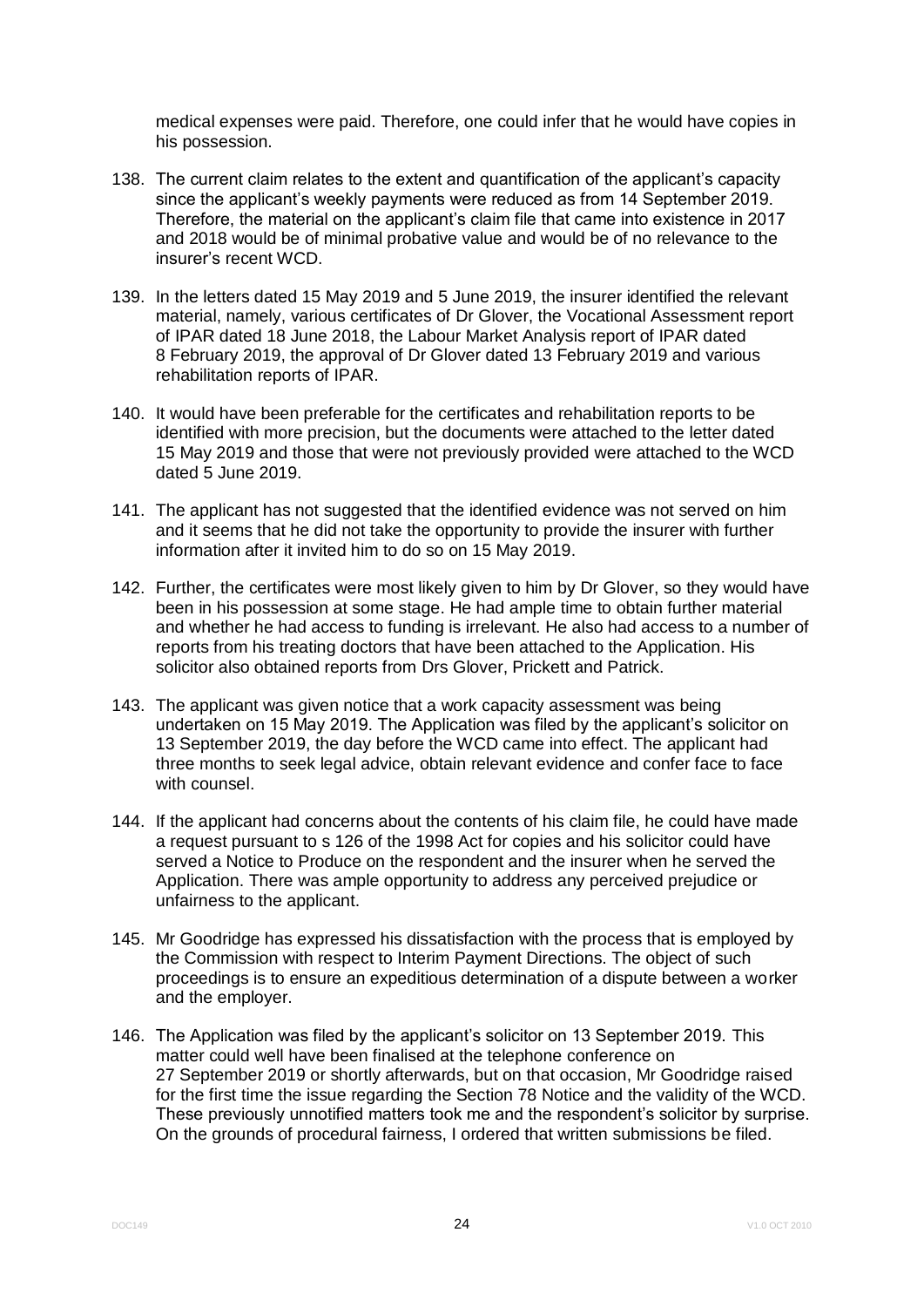- 147. The applicant's submissions comprised a total of almost 35 pages and identified further issues of complexity. This has contributed to an unnecessary delay in the determination of the dispute.
- 148. What was essentially a simple matter became unnecessarily complicated. Nevertheless, both parties were provided with the opportunity to provide detailed written submissions, which often happens in contested arbitration hearings, and I have provided detailed reasons in this Direction. Hopefully this will allay Mr Goodridge concerns about the interim payment direction process employed in the Commission.

# **Conclusion**

- 149. On 15 May 2019, the insurer advised that a work capacity assessment was being undertaken in accordance with s 44A of the 1987 Act. The insurer invited the applicant to submit any information that would assist in the assessment of his current work capacity by 5 June 2019. It would seem that no information was provided by the applicant.
- 150. A WCD was made on 7 June 2019. A summary was provided on page one of the notice, consistent with the Guidelines. The notice was concise and easily understandable. It was a decision about the applicant's current work capacity, what constituted suitable employment, and what the applicant was able to earn in suitable employment in terms of s 43 of the 1987 Act.
- 151. The insurer advised the applicant that it had made a decision in accordance with ss 32A, 43(1)(a), 43(1)(b) and 43(1)(c) of the 1987 Act. The insurer provided a summary of the decision, the reasons for the decision and the effect that it would have on the applicant's weekly payments and medical expenses. It provided details of its calculations.
- 152. The insurer advised the applicant that the decision would take effect as from 14 September 2019. This represents the requisite notice to be given to a worker following a WCD and is consistent with ss 78, 79 and 80 of the 1998 Act.
- 153. The insurer informed the applicant that he could seek an internal review or commence proceedings in the Commission with the assistance of a lawyer and the WIRO. Contact details were provided. The applicant was also advised that the decision would be stayed if an application was lodged in the Commission during the notice period.
- 154. Copies of the documents that were previously identified by the insurer in the work capacity assessment, namely the Vocational Assessment, Labour Market Analysis and rehabilitation reports of IPAR NSW, the approval of Dr Glover dated 13 February 2019 and various certificates of Dr Glover were attached to the notice. A form "Review form application for review by the insurer" was also attached and the applicant was invited to complete the document in the event that he intended to request an internal review.
- 155. Whilst it is true that the insurer did not provide the applicant with copies of all of the reports and documents submitted by the applicant in making the claim for compensation, and by the employer in connection with the claim, the claim that was being considered was the extent and quantification of the applicant's capacity as at June 2019. To include every report, certificate or other document that was contained on an insurer's file since the date of the applicant's injury would result in unnecessarily complicated and confusing notices. This would be inconsistent with the intent of the legislation.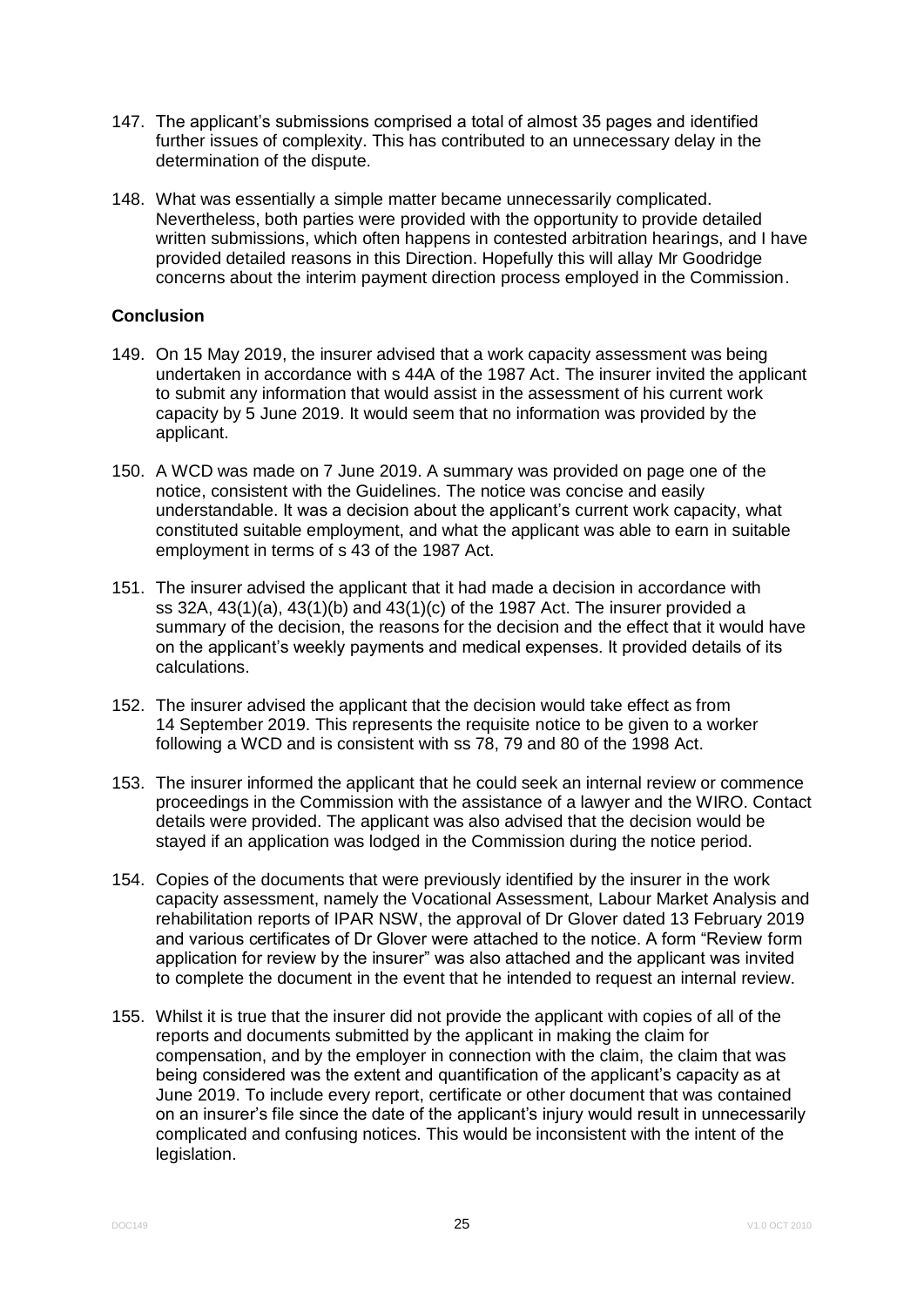- 156. Therefore, I do not accept that there has been any failure by the insurer to comply with the provisions of ss 78 and 79 of the 1998 Act and cl 38 and cl 41 of the 2016 Regulation.
- 157. In the circumstances, I am satisfied that the insurer issued a valid WCD in accordance with the procedural requirements in the 1998 Act and the 2016 Regulation. Further, it does not require leave to pursuant to s 289A(4) of the 1998 Act to rely upon a dispute with respect to unnotified matters.

## **Application for Expedited Assessment**

- 158. The present Application concerns a dispute regarding a WCD and concerns weekly payments consistent with s 295(1)(a) of the 1998 Act.
- 159. Sections 297(1) and 303 of the 1998 Act give me, as the delegate of the Registrar, the power to direct to the insurer to pay the compensation pursuant to an interim payment direction.
- 160. The applicant has been paid approximately 105 weeks compensation. The applicant claims weekly compensation from 14 September 2019 to date and continuing pursuant to s 37 of the 1987 Act.
- 161. There is no dispute that the applicant is unfit for his pre-injury duties and Dr Glover has certified that he has the capacity to undertake some work for four hours per day/ five days per week, with a lifting restriction of 5 kg in his left hand, 15 kg bilateral lifting restriction, avoiding repetitive pulling, avoiding pushing of weights up to 15 kg, and use of only an automatic vehicle. These restrictions have been in place since 29 August 2018.
- 162. In the Vocational Assessment report dated 18 June 2018, Ms Reid recorded that applicant had past experience as a bar attendant, labourer, trolley collector, hospital wardsman, tomato picker and disability and aged care worker. The majority of his experience has been in disability and aged care.
- 163. Ms Reid identified a number of work options including a Disability Services Officer/ Disability Employment Consultant, Youth Mentor and Social Worker, although the latter required further qualifications. IPAR closed its rehabilitation file in April 2019 after a work trail was organised with a hardware store in Armidale, but regrettably, the applicant elected not to give the trial a go.
- 164. According to the Labour Market Research report compiled by IPAR on 8 February 2019, enquiries were made of six potential employers for positions of a Disability Services Officer and Retail Assistant. It was confirmed by three prospective employers that applicant needed further qualifications before he could work as a Youth Worker.
- 165. IPAR then provided Dr Glover with a detailed description of the duties and physical demands of the proposed job options. On13 February 2019, Dr Glover advised that the applicant initially undertake a work trial for 20 hours per week as a Disability Services Officer, Retail Assistant or Youth Worker.
- 166. The insurer conducted the work capacity assessment and made a work capacity decision based on this evidence. It quite rightly disregarded the role of Youth Worker, but determined that the applicant was able to work for four hours per day/ five days per week in suitable employment, as Disability Services Officer or Retail Assistant, in accordance with s 32A of the 1987 Act, based on a rate of \$30.36 per hour.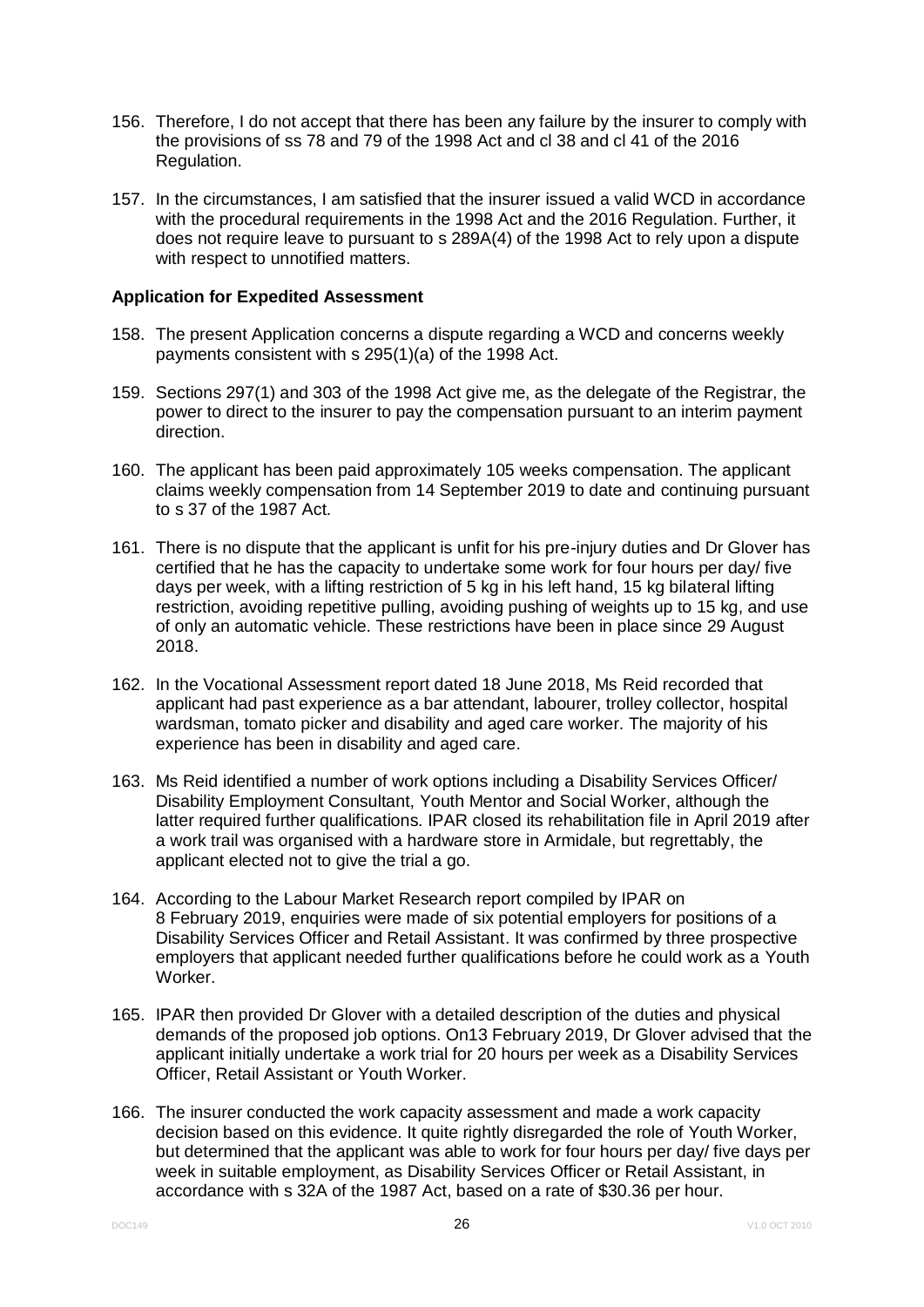- 167. In his statement, the applicant advised that he had tried to obtain employment as a Disability Support Worker, but he had been unsuccessful due to his injury and the associated restrictions. He indicated that he would not be able to do the job in any event because of the lifting involved with the position.
- 168. The applicant indicated that he had no experience as a Disability Services Officer because this involved client liaison and he would need training. Similarly, he had no Retail Assistant experience and his injury would restrict his capacity to work on a computer or use a cash register. His lack of experience disadvantaged him on the open labour market. The applicant indicated that he could not work as a Youth Worker, but that option was not considered by the insurer in its WCD, so it is not relevant.
- 169. The reports of Drs Diebold, McClelland and Mason are dated and they are of no assistance to the current claim. This is consistent with my comments about the relevance of dated evidence that was not attached to the WCD.
- 170. Dr Prickett provided a recent report in June 2019 in which he advised that the applicant had almost ceased taking medication and that his mental state had improved. He expressed the view that the applicant would have difficulty resuming work because he lacked transferable skills and there were few job opportunities in his local area. He provided a similar opinion on 10 September 2019.
- 171. Dr Prickett discounted role of Disability Support Officer, unless it was sedentary in nature. He agreed that the applicant might be capable of work as a retail assistant avoiding heavy lifting, but his chances of obtaining work on the open market would be difficult due to competition. Unfortunately, the availability of suitable jobs and a person's prospects of obtaining same in competition with able bodied applicants is not a relevant consideration under s 32A of the 1987 Act.
- 172. In his report dated 17 August 2019, Dr Glover noted that the applicant had unsuccessfully tried to secure a fulltime job with the Corrective Services Department, and he was keen for the applicant to get back to work, even in a voluntary capacity.
- 173. Although the applicant has the support of Dr Patrick, I have concerns about the weight that can be given to his report. He examined the applicant in November 2018, but for reasons unknown, he never completed a contemporaneous report. His recent report was based on his examination finessing in November 2018 and the history obtained from the applicant in November 2018 and in July 2019.
- 174. Dr Patrick advised that the applicant did not have any realistic prospects of returning to regular employment and he was essentially unemployable because of his injury, restrictions and the potential for aggravations. How he came to that conclusion is not entirely clear. Further the doctor did not address the vocational options identified by IPAR.
- 175. The applicant's entitlements are calculated based on a consideration of the provisions in s 32A of the 1987 Act and in accordance with the formulae set out in s 37(3)(a) of the 1987 Act and s 32A of the 1987 Act.
- 176. The insurer relied on the Vocational Assessment report dated 18 June 2018 and the Labour Market Analysis report dated 8 February 2019 when it determined that the applicant had the capacity to work as a Disability Services Officer or Sales Assistant, and had the ability to earn \$607.20 per week. The insurer chose to use the highest rate, namely \$30.36 per hour as a Disability Services Officer, rather than an average of the six suitable options.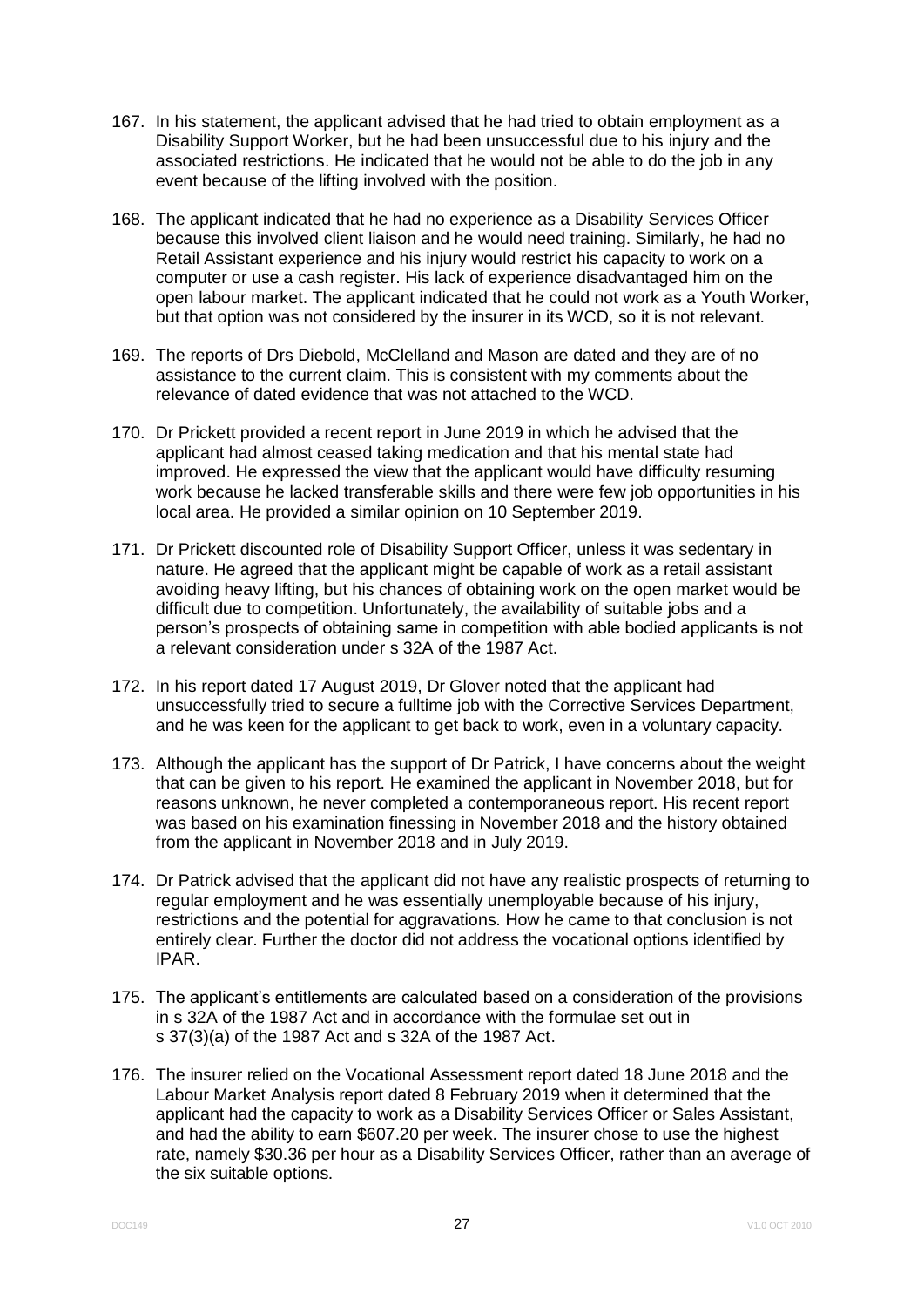- 177. Mr Goodridge submits that the insurer relied upon discussions that were undertaken a year or so ago, so these could relate to the applicant's current capacity. That might well be the case regarding the Vocational Assessment report, but there is no evidence to suggest that the applicant has worked or gained further qualifications and experience that might impact on the assessment conducted by IPAR. Dr Glover has continued to certify the applicant fit for suitable duties for 20 hours per week since August 2018, so there has been no change in the applicant's capacity.
- 178. The Vocational Assessment and Labour Market Analysis reports were concerned with vocational options based on the applicant's capacity. The Vocational Assessment was described as a Vocational Plan and it was noted that the applicant had been referred to IPAR to identify a vocational goal and develop strategies for overcoming barriers to a successful return to work. Therefore, it formed part of a return to work plan for rehabilitation purposes.
- 179. Given the job description for a Disability Services Officer, and despite his past experience in disability care, the applicant might struggle to perform the duties without appropriate training. Given his lack of experience, one could only expect that the applicant would secure a postilion at an entry level.
- 180. The applicant has past experience as a bar manager and has been involved in managing staff ordering stock, customer service and drink sales. The skills that he utilised in this position would equally apply to the skills required in retail sales, even that though the applicant has not worked in that capacity since 2009.
- 181. Dr Glover has indicated that the applicant has the functional capacity to undertake this work and I accept that he would be in the best position to assess the applicant. He was provided with a detailed description of the duties and he was aware of physical requirements. He did not indicate in his certificates that the applicant had any psychological incapacity arising from his work injury that would impact on his ability to undertake suitable work. He has also been keen to get the applicant back to work to assist in his recovery.
- 182. The clinicians at IPAR who compiled the Vocational Assessment and Labour Market Analysis reports have qualifications in rehabilitation so their views carry some weight.
- 183. Having regard the relevant factors identified in s 32A of the 1987 Act, I consider that the applicant could only expect to commence any form of suitable work at the entry level, which would pay at a lower hourly rate.
- 184. According to the Labour Market Analysis report, the lowest rate for a Disability Services Officer was \$25.30 per hour for 20 hours per week and for a Retail Assistant was \$22 per hour. In my view, the position of Sales Assistant is more suitable than a Disability Support Officer.
- 185. I would expect that an entry level employee working for 20 hours per week at the rate of \$22 per hour would earn \$440 per week. Therefore, I am satisfied that the applicant has the ability to earn \$440 per week in suitable employment.
- 186. The applicant will be entitled to weekly compensation calculated in accordance with s 37(3)(a) of the 1987 Act. However, as he was an inpatient at the Lingard Hospital and was certified by Dr Glover as having no current work capacity from 16 September 2019 to 22 September 2019, the applicant's entitlements during this period will be calculated in accordance with s 37(1)(a) of the 1987 Act.